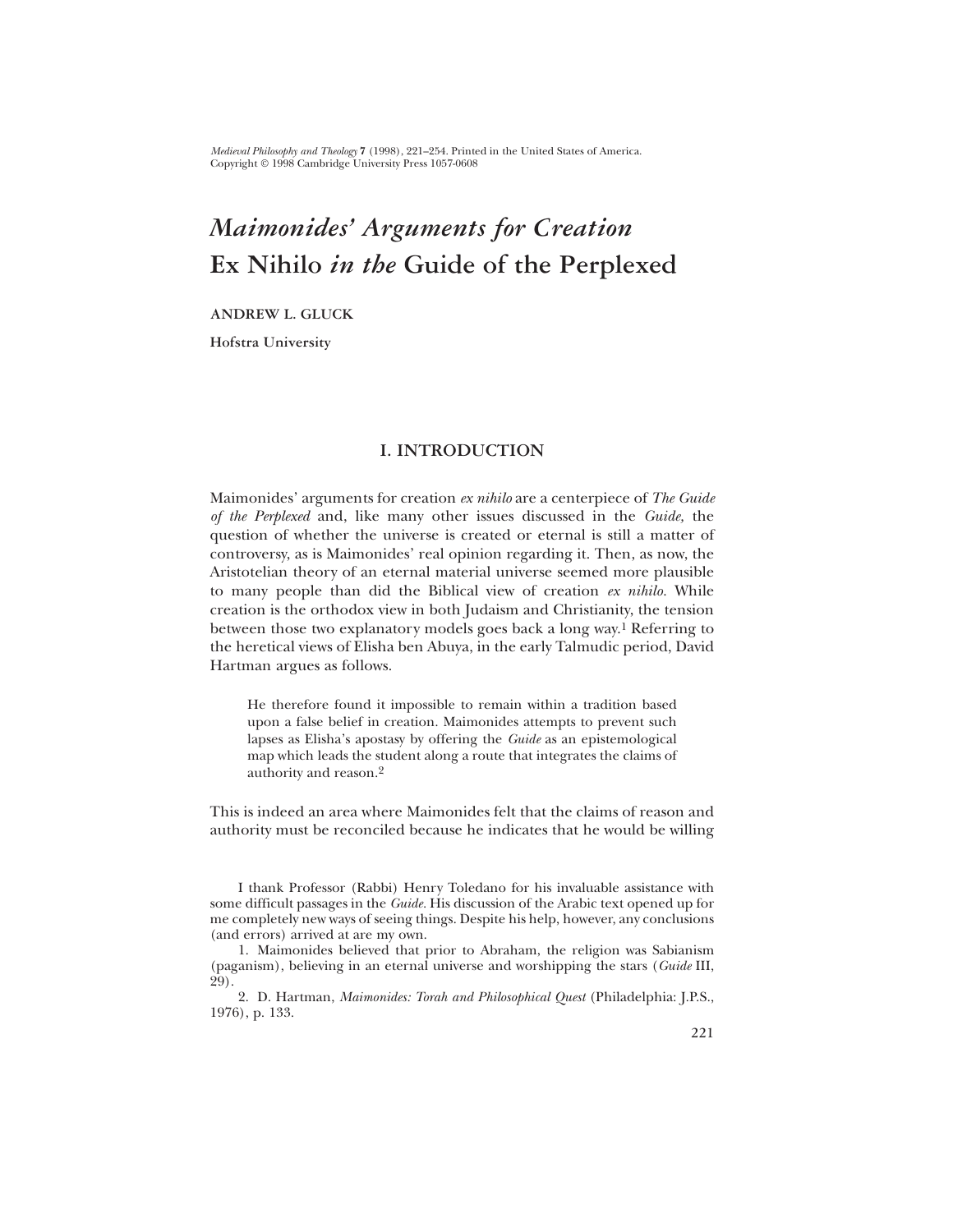to accept Aristotle's position on the eternity of the universe *a parte ante*<sup>3</sup> if it could be shown to be demonstrable.4 He also maintains, however, that belief in creation is an essential "foundation of the *Torah*" and that acceptance of Aristotle's notion of eternity "destroys the Law in its principle, necessarily gives lie to every miracle, and reduces to inanity all the hopes and threats that the Law has held out."5

Maimonides states clearly that no demonstrations for or against creation exist. He is severe in his criticism of the Kalām (Muslim theologians who thought they had demonstrated the necessity of creation) and with the philosophers who thought they had demonstrated the necessity of the eternity of the universe.6 Yet he insists that creation can be defended on rational grounds.

Maimonides invited criticism by insisting in his introduction to the *Guide* that he would not contradict himself except with deliberation.7 Some

3. There are two kinds of eternity, *a parte ante* and *a parte post.* The former refers to an eternal beginning (strange as it may seem), and the latter to an eternal end. One can believe in creation *ex nihilo* but still not believe in a finite end. Maimonides had no problem with that eternity.

4. It is usually assumed that he would have accepted a demonstrated version of the eternity thesis. He states, "if the philosphers would succeed in demonstrating eternity . . . the Law as a whole would become void, and a shift to other opinions would take place." *(Guide* II, 25, p. 330). This seems to be a normative statement, not a descriptive one; in other places he states that the masses are not swayed by demonstrative arguments but only by persuasive ones. Perhaps they would continue to believe in the "Law" despite rational arguments against it. He also states, "Do not turn away from the opinion according to which the world is new, except because of a demonstration" *(Guide* II, 24). He then lays down a methodology of scriptural interpretation whereby one *must* reject the literal meaning of the text if contrary or contradictory propositions can be demonstrated *(Guide*II, 25). He gives two "causes" (grounds?) for not accepting the eternity view: the fact that it has not been demonstrated and the fact that it "destroys the Law" *(Guide* II, 25). It is not clear whether they are sufficient conditions for rejecting the doctrine or merely necessary conditions, whether he might accept the eternity thesis though undemonstrated if it didn't destroy the law or whether he would accept it if demonstrated though it destroys the law.

5. See the *Guide*, Book II, Chap. 25, p. 328. Except where explicitly stated otherwise, for this reference and all subsequent references to and quotations from the *Guide of the Perplexed,* see the Shlomo Pines trans. (Chicago: University of Chicago Press, 1963).

6. See the *Guide*, Book I, Chap. 71, p. 180: "And everyone who engages in speculation, who is perceptive, and who has acquired true knowledge of reality and does not deceive himself, knows that with regard to this question (namely the eternity of the world or its temporal creation) no cogent demonstration can be reached and that it is a point before which the intellect stops." He accuses the Kalām of assuming the truth of the content of revelation in order to "demonstrate" creation. He is particularly adamant about the mistaken attempt to ground a belief in God on a belief in creation as he believes that the existence of God can be proven even while conceding the eternity of the universe.

7. Maimonides discusses seven causes of contradictions or inconsistencies in literary works but insists that in the *Guide* any inconsistencies should be attributed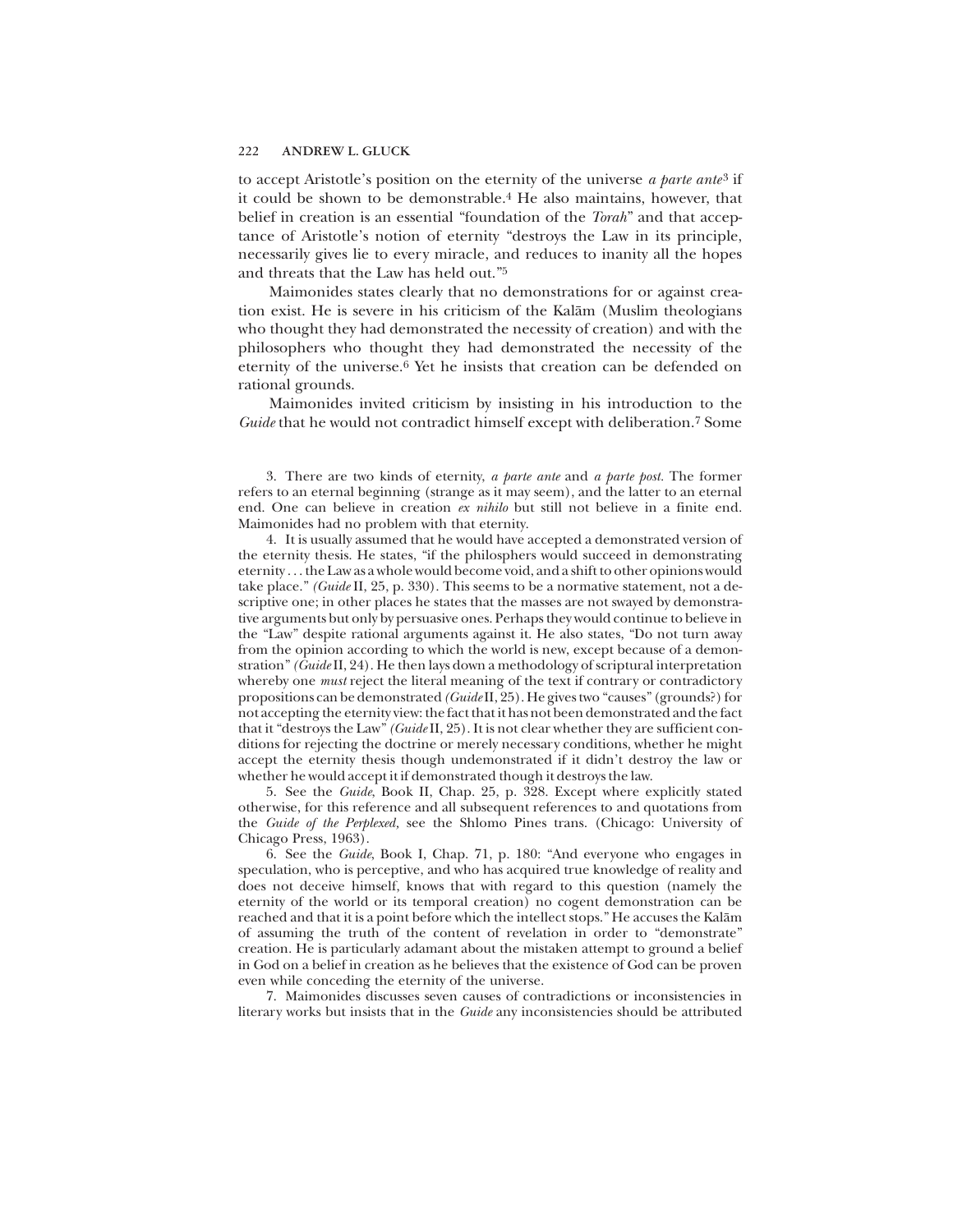have concluded that his real position was not that which he openly expressed in the *Guide;* some have even argued that he really accepted the eternity thesis. Their position stems from his desire to conceal esoteric truths from the masses and the fact that he seems to contradict himself in a few places in the *Guide* while discussing this issue. Others take Maimonides at his word even if it leaves some contradictions.8

While I view Maimonides as having esoteric views and will explore them somewhat, I will not attempt to find a completely secret position on creation and eternity (if he had one). Nor will I answer hypothetical questions about what his position would have been if he had indeed concluded that Aristotle's eternity thesis was demonstrable or even true by preponderance of evidence.9 While we can never really know the answers to those questions, we perhaps can shed some light on the matter by a close examination of his *actual* arguments.10

With all the scholarly interest in this subject, I have not seen Maimonides' argument for creation schematized, and it is also doubtful whether his

10. I deal mostly with his arguments in the *Guide.* Certain inconsistencies between those arguments and some earlier writings have been noted. There is also a great deal of medieval Jewish literature on the compatibility of rejection of creation and acceptance of the *Torah.* See M. Kellner, *Dogma in Medieval Jewish Thought* (Oxford: Oxford University Press, 1986).

to the fifth or seventh cause. The fifth cause results from a necessary methodology in explaining difficult concepts. The teacher must at times make different assumptions in order to induce the student to understand. This is very interesting because we often come to understand by transcending inadequate conceptions which remain and are the cause of incongruities. The seventh cause is due to metaphysical material that must be partly revealed but partly concealed so that only those capable and worthy of understanding it will do so. It is that cause which has been focused upon by many modern critical scholars.

<sup>8.</sup> Although unconvinced by the arguments for Maimonides' supposed belief in the eternity thesis, his position may not have been as diametrically opposed to it as many have thought. Oftentimes what appear to be contrary doctrines can be integrated into a higher synthesis. For a succinct argument for Maimonides' acceptance of eternity, see Colette Sirat, *A History of Jewish Philosophy in the Middle Ages* (New York: Cambridge University Press, 1985) pp. 188–92.

<sup>9.</sup> According to his stated views, he should have rejected creation if the eternity thesis could be demonstrated. But people often have a way of reinterpreting things when necessary in order to preserve fundamental beliefs even if this changes the meaning of those assertions. Some say that Maimonides was only willing to reinterpret scripture when the literal meaning of the text could be demonstrated to be false. Arthur Hyman has made this assertion. See A. Hyman, "Maimonides on Creation and Emanation" in *Studies in Medieval Philosophy,* ed. John F. Wippel (Washington D.C.: Catholic University of America Press, 1987), p. 46. That can be questioned, however. Maimonides states that the account of creation in the Bible is not all to be taken literally without asserting that there are any demonstrable problems with the text *(Guide* II, 29). More explicitly, he insists that Balaam's talking ass was a prophetic vision though the literal interpretation of the text does not seem to be demonstrably false *(Guide* II, 42).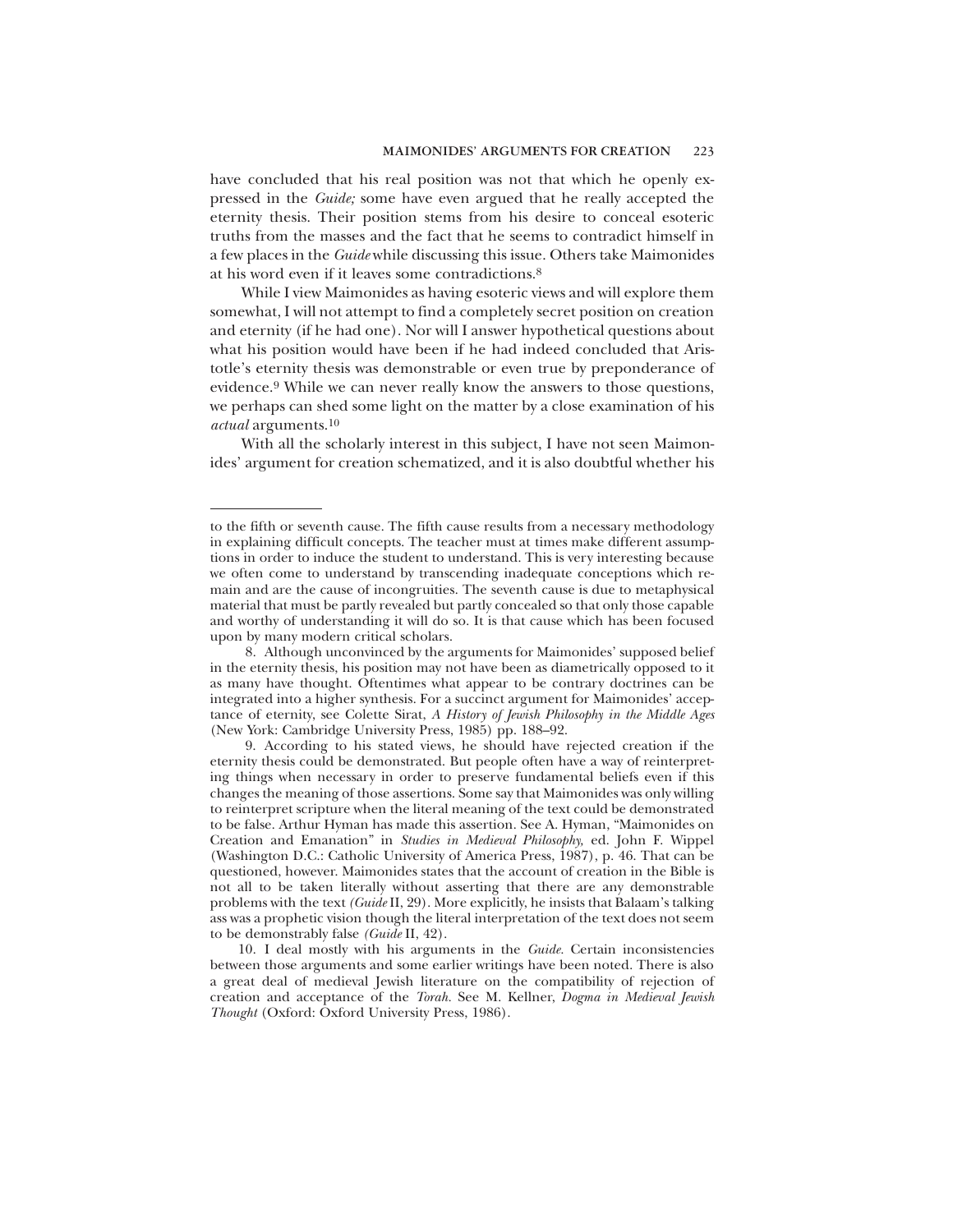argument has been given the intensive attention that it deserves.11 That is unfortunate because many competent scholars continue to mischaracterize the argument—possibly because it was camouflaged by so many superfluous arguments.12 One may give many arguments for rhetorical purposes but if one argument is pulling all of the weight, that is the real argument from a logical perspective. In my view, the real argument was a simple one which for the religiously faithful would come *close* to a demonstration as he promised. In a sense it is an integration of reason and authority as Hartman has maintained. Alongside the argument there are appeals to authority or pseudo-scientific arguments, more persuasive perhaps but not resembling a demonstration. The arguments are often confused.

My position in brief is that Maimonides argues for creation *ex nihilo* on the basis of the fact of revelation and not on any particular authoritative, traditional opinion.13 Revelation is assumed and from that assumption everything else follows. While this will be fleshed out in greater detail, I ask the reader to reflect upon Maimonides' asserted consequence of rejecting creation and accepting eternity (a result that "destroys the Law in its *principle, necessarily gives lie* to every miracle, and reduces to *inanity* all the hopes and threats that the Law has held out" [my emphasis]).

# **II. MAIMONIDES, HUMAN KNOWLEDGE OF GOD AND CREATION**

An attempt to understand what Maimonides means by creation requires a knowledge of Maimonides' view of the Creator and the limitations of human knowledge regarding Him. While entire books have been written about this, some pertinent aspects of his views will be noted here. Maimonides' view of God has been termed "Neoplatonic." He is reluctant to place the Creator in any existing ontological category such as the Aristotelian form of the universe or to allow for much positive knowledge of God.<sup>14</sup>

11. See the Maimonidean bibliography of books and articles in major European languages from 1950–1986 by David R. Lachterman in *Maimonidean Studies,* Vol. 1, ed. Arthur Hyman (New York: Yeshiva University Press, 1990). In this eighteen-page bibliography I found only eight publications which deal specifically with creation, eternity of the universe, or both.

12. If I can show that  $2 + 2 = 4$  by logical demonstration, it is not necessary to reinforce it by arguments from authority such as: "All mathematicians agree that  $2 + 2 = 4.$ "

13. While no hard and fast rule applies, this is consistent with the tendency among many medieval Sephardic scholars to rely upon tradition in areas of law and upon reason in areas of belief.

14. From another point of view, Neoplatonism allows for greater knowledge of God than does Aristotelianism. The Aristotelian metaphysics says little or nothing about God except for placing the deity as the form and final cause of the universe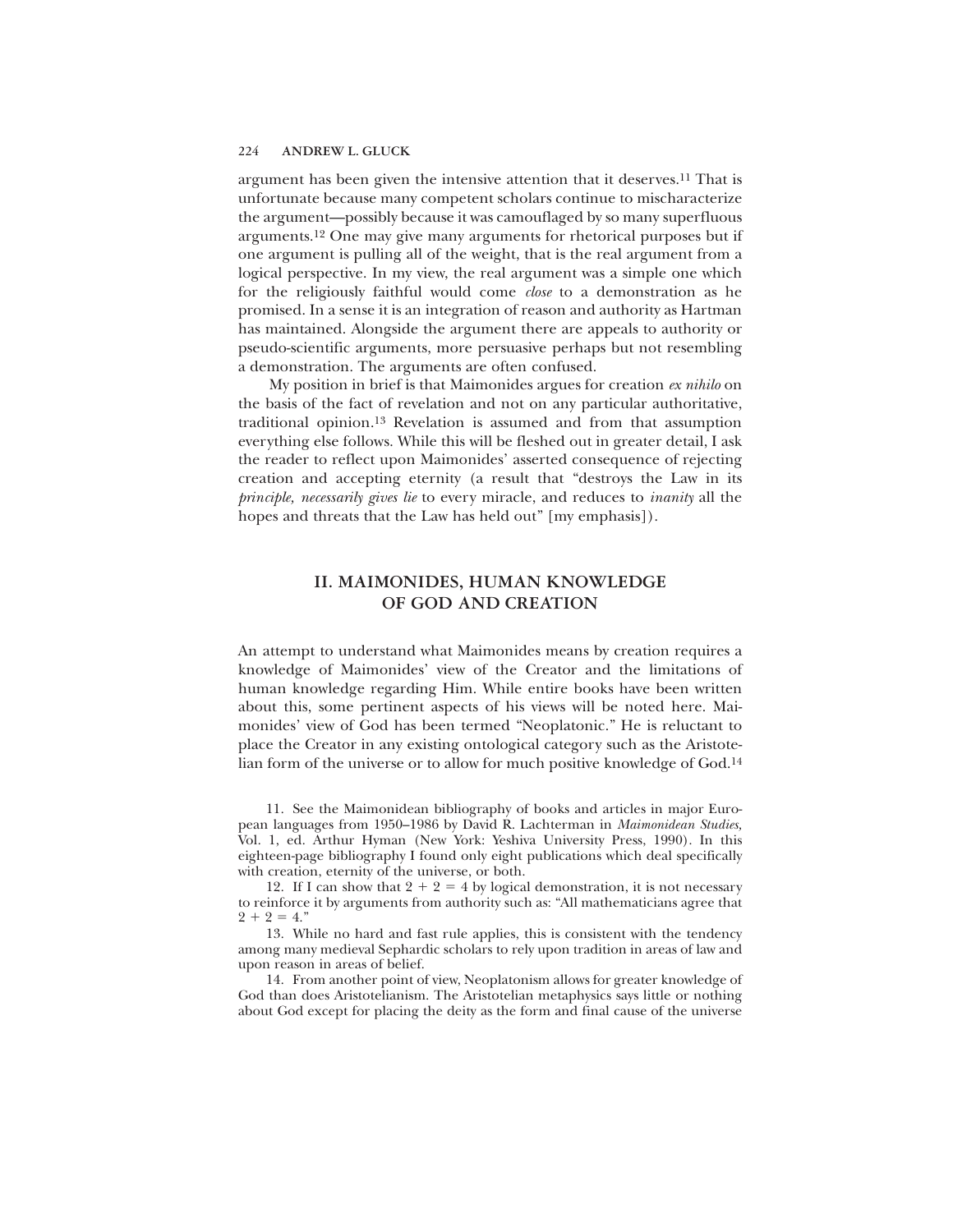This "negative theology" creates problems for his normative views regarding humanity which include an intellectual approach to God who perhaps can not really be known.15 While we will not deal with that problem in any depth, it should be noted that Maimonides allows for knowledge of God in terms of sheer existence and causal relationship to the world but certainly not in terms of a divine "nature."16 It could even be said that he is not as restrictive in attributing relationships between God and the creation as he sometimes explicitly states. For example, according to Maimonides the existence of God is certain, can be demonstrated, and the world could not exist without God's continuing to exist.17 This means that the relationship between God and the world is not purely extrinsic like the relationship between human beings and their creations but is intrinsically related to the causal structure of objective reality.18 This makes God's actions more inti-

15. The problem is more religious than epistemological. The search for knowledge rarely arrives at a final truth but how does one worship a deity about Whom one knows nothing?

16. See the *Guide* II, 58.

while the Neoplatonic metaphysics allows for continuous connection (via emanation) of all levels of reality. Hence, the Neoplatonist can climb to higher and higher levels of reality. But the application of the Neoplatonic model to Judaism (as for example in ibn Gabirol) stops that process somewhere below the Godhead. Maimonides seems to recognize that the Platonic view is much closer to the Biblical concept of creation than is the Aristotelian one. The Aristotelian view allows one to view God as the form of the universe, which is a concept accessible to human reason and this expansive role for reason does not allow for skepticism. Shlomo Pines asserted that the Maimonidean negative theology "was no intrinsic or important part of the traditional Aristotelian system." See his introduction to the *Guide,* p. xcv. Maimonides does refer to God as the form of the universe and is insistent upon that role and that of final cause *(Guide* I, 69) but cautions the reader that such language cannot mean the same as its ordinary use *(Guide,* I, 69).

<sup>17.</sup> See the *Guide* I, 69. For a good discussion see H. A. Wolfson, *Repercussions of the Kal˜am in Jewish Philosophy* (Cambridge: Harvard University, Press, 1979), pp. 188–89.

<sup>18.</sup> That is not to say that God's being necessarily results in the causal structure of the world as we know it but that the causal structure entails Divine activity or being. This position seems to be opposed to the view of Seymour Feldman who considers causality to be the sort of relational predicate which Maimonides prohibits from being applied to God. I believe that a careful reading of the *Guide* I, 52, 53 will show that by "relation," Maimonides means something quite different and that action predicates regarding God, which Maimonides allows, include what would ordinarily be considered causality. To this end, he offers the following example: "Zayd is the one who carpentered this door, built that particular wall, or wove this garment." He later states: "But you know that, regarding this subject, there is no difference between your saying a cause and your saying a maker" (see the *Guide* I, 52, 69; pp. 119, 167). There is a great deal of truth in Feldman's position if "causality" is interpreted narrowly enough but we cannot adequately discuss causality here. Feldman faults certain Christian Scholastics for misinterpreting Maimonides and states: "Nor did we find in Maimonides any examples of the *schema*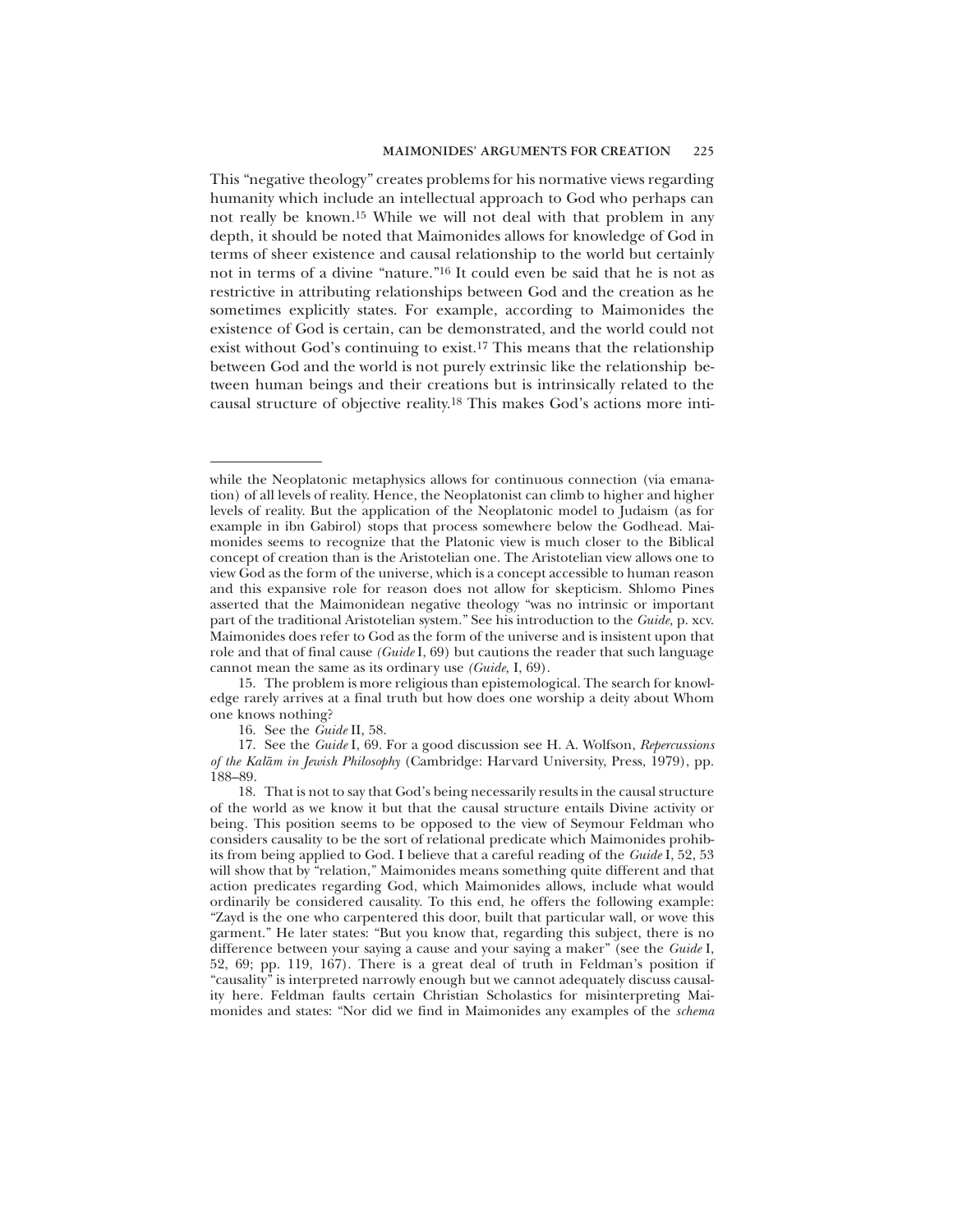mately connected to His Being than are the actions of human beings to the human essence.19

Maimonides uses the Aristotelian concept of the relationship of form to matter as a model for understanding the relationship between God and the universe while cautioning that the true relationship is not really the same.20 In the *Guide* II, 12, Maimonides even attempts to describe his Neoplatonic emanationist view. The best interpretation that I have found is that of Alexander Altmann: "For Maimonides the flow of emanations that results in the bestowal of forms upon matter in the physical world is identical with the flow of emanations that constitutes the exercise of Providence and the gift of prophecy."21 This is an esoteric view that, according to Maimonides, is best described as an overflow as from an overflowing spring.22 Although this is not the popular or naïve view of creation, he apparently thought that it and the eternity thesis were mutually exclusive. What emerges is a fairly detailed description of God's

19. Whatever God does is a completely free and knowledgeable decision whereas human beings are the victims of ignorance and powerlessness. But only created things have essences.

20. *Guide* I, 69, p. 169. Maimonides, perhaps incorrectly, interprets Aristotle's God of the *Metaphysics* to be imbedded in matter. That might have been Aristotle's prior opinion in earlier writings such as *On Philosophy.* For a good discussion see the "Aristotle" article by G. B. Kerferd in *The Encyclopedia of Philosophy,* vols. (New York: Macmillan Publishing, 1967), 1:160–61.

21. A. Altmann, "Maimonides and Thomas Aquinas: Natural or Divine Prophecy?" in *Essays in Jewish Intellectual History* (Hanover, N. H. Brandeis University Press, 1981), p. 82.

22. Compare with Shelomo ibn Gabirol's *Mekor Hayim* (Spring of Life).

<sup>&</sup>quot;God is  $\emptyset$  because He causes  $\emptyset$  in creatures." See S. Feldman, "A Scholastic Misinterpretation of Maimonides' Doctrine of Divine Attributes," *Journal of Jewish Studies* 19 (1968): 23–29. Feldman is correct if one searches for the most literal rendition of that formula in the *Guide.* But I did find something strongly resembling that formula (*Guide* I, 54, p. 125): "It thus has become clear to you that the *ways* and *characteristics* are identical. They are the actions proceeding from God, may he be exalted, in reference to the world. Accordingly, whenever one of His actions is apprehended, the attribute from which this action proceeds is predicated of Him, may he be exalted, and the name deriving from that action is applied to Him. For instance, one apprehends the kindness of His governance in the production of the embryos of living beings, the bringing of various faculties to existence in them and in those who rear them after birth faculties that preserve them from destruction and annihilation and protect them from harm and are useful to them in all the doings that are necessary to them. Now actions of this kind proceed from us only after we feel a certain affection and compassion, and this is the meaning of mercy. God, may he be exalted, is said to be *merciful,* just as it is said, *Like as a father is merciful to his children,* . . . It is not that God, may he be exalted, is affected and has compassion. But an action similar to that which proceeds from a father in respect to his child and that is attached to compassion, pity, and an absolute passion, proceeds from Him." Maimonides refers here to the production by God of caregivers as a justification for attributing the attribute of mercy to Him. Hence, He is merciful because He causes mercy in creatures.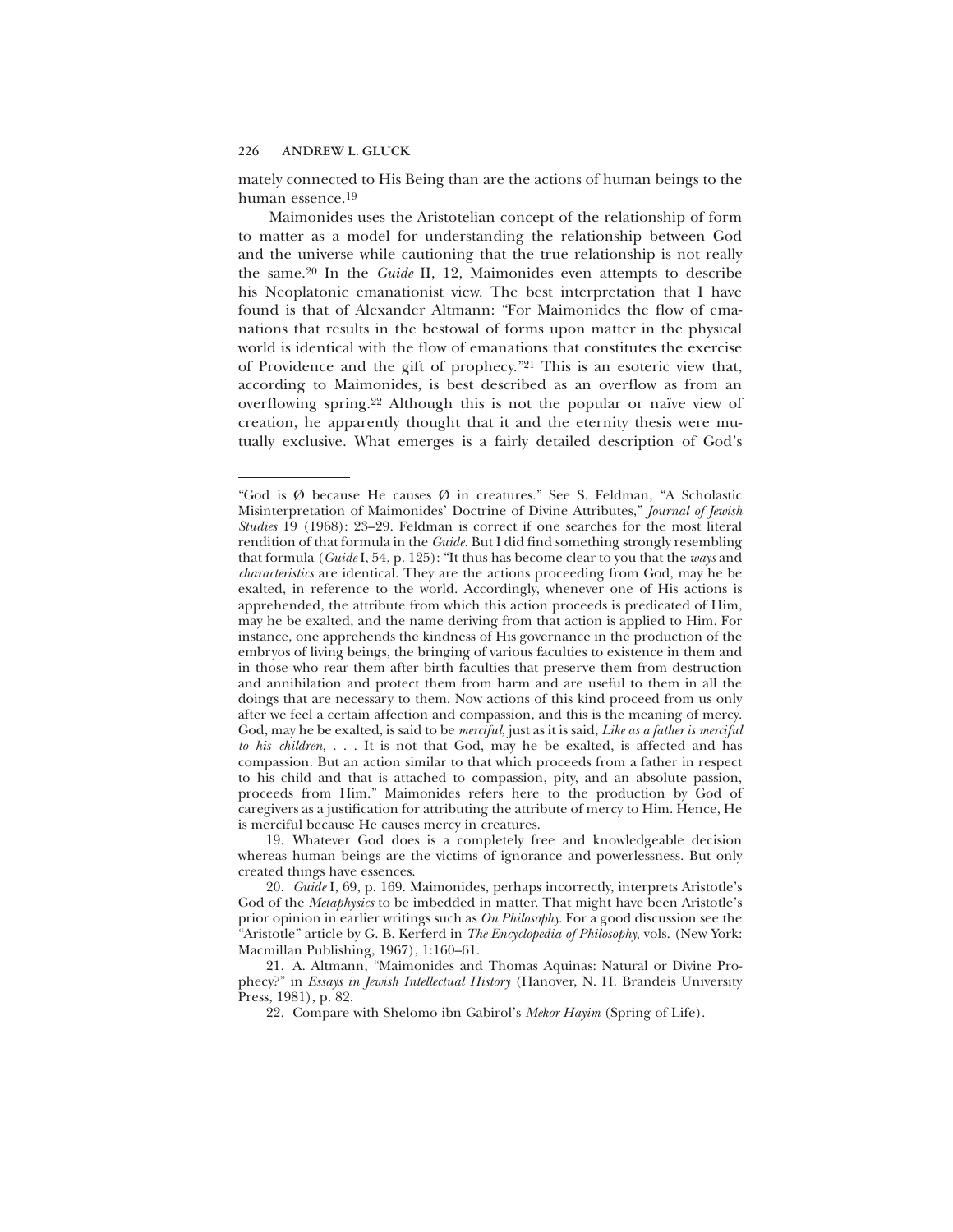relationship to the material universe combined with an utter ignorance of His essential being.23

The limitations on essential knowledge of God play a role in the argument for creation and the kind of creation that he is arguing for. On the one hand, he claims to argue for a Biblical view of creation but his view of the Creator and the limitations that he sets on such knowledge makes it impossible for him to fully support the Biblical account. For Maimonides, divine "actions" seem to be emanations no matter how much he insists upon creation as a free act of God. Hence, his view is essentially neither creation nor eternity even if he ultimately comes down in favor of the former. There is tension here between three aims: support of the Biblical account, a Neoplatonized Aristotelian view of the relationship between form and matter and between God and the universe, and a pious Neoplatonic ignorance regarding God. The result seems to be esotericism hidden behind traditional views.

# **III. ETERNITY IN THE THOUGHT OF ARISTOTLE AND MAIMONIDES**

In the Aristotelian view, time is dependent upon the motion of physical objects. For Aristotle, eternity of the universe means time without beginning or end, a view not acceptable to Maimonides. Nor was the literal meaning of the Biblical account of creation acceptable. The Bible speaks about time prior to the formation of the heavenly bodies but time is linked to the movement of the earth vis-à-vis the sun. The Bible depicts God performing acts of creation on days one, two, and so forth, but God is beyond time and one cannot qualify God's acts in terms of time which is a created accident.24 He argues, therefore, for knowledge of God based solely on His acts, which are known in a temporal dimension but essentially have nothing to do with time because they are emanations. We may recognize a similarity with certain views of Aristotle. Maimonides attributes to Aristotle the belief that the second intellect proceeds from the first and the first from

23. For a very good discussion of the subject of negative theology in Maimonides and Aquinas, see Isaac Franck, "Maimonides and Aquinas on Man's Knowledge of God: A Twentieth Century Perspective," in *Maimonides: A Collection of Essays,* ed. Joseph A. Buijs (Notre Dame, Ind.: University of Notre Dame Press, 1988), pp. 284–305. Although the article is biased in favor of negative theology and glosses over ethical and other normative problems, it includes some good analysis.

24. "The purpose however is that, according to us, time is a created and generated thing, as are the other accidents and the substances serving as substrata to these accidents. Hence God's bringing the world into existence does not have a temporal beginning, for time is one of the created things. Consider this matter thoroughly" *(Guide* II, 15, p. 282).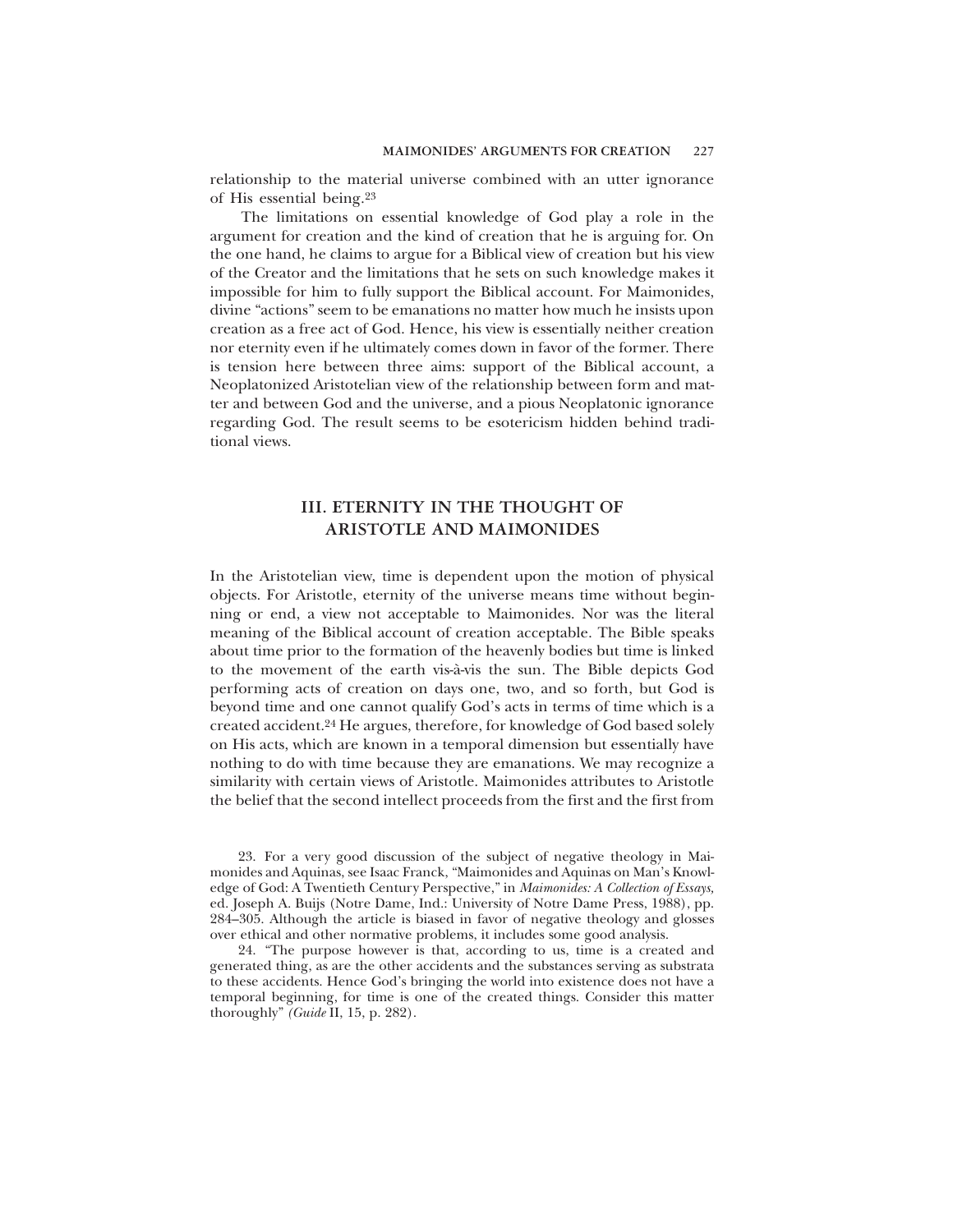God, insisting that Aristotle did not mean there was temporal succession or efficient causality but some other kind of necessary causality.25 Aristotle's eternal universe may not be what it appears at first blush and neither perhaps is Maimonides' creation.26

## **IV. MISTAKEN VIEWS REGARDING THE ARGUMENT**

One purpose of this article is to show that Maimonides' views are often misunderstood. In the *Universal Jewish Encyclopedia,* one finds this opinion in the article entitled "Creation":

Maimonides does not attempt to demonstrate the truth of the idea of creation on any logical ground. He states that it cannot be proved, and that it is a matter of belief. Nor is it an essential belief of Judaism or definitely taught in the Bible; he says that if he were to accept the theory of the eternity of matter, he could explain away the Biblical word *bara,* "create" as meaning "to shape" matter that had already existed.27

The author was perhaps mistaken is supposing that creation is not "an essential belief of Judaism" and not "definitely taught in the Bible." He was surely mistaken in denying to the doctrine "any logical ground." We will attempt to ascertain how such errors arise.

In the *Encyclopedia Judaica* article on creation some statements also raise questions.

Maimonides does not find the proofs of the Kalām convincing. . . . Moreover, he rejects the Neoplatonic accounts of creation. On the other hand, he argues that neither Aristotle nor his Muslim followers have succeeded in demonstrating the eternity of the universe. Hence, the issue cannot be decided on philosophical grounds alone. For Maimonides, however, it must be decided, since to adopt the eternity hypothesis is tantamount to the claim that the universe and its laws necessarily emanate from God. The belief in miracles implies, however, that God can freely interrupt the course of nature. Thus the

25. See the *Guide* II, 21, p. 316.

26. In the *Guide* II, 2, Maimonides states that the "strongest proofs" for creation involve the existence of the separate intellects, which he identifies with the Biblical angels. He does not explain this further. One suspects he is alluding to the esoteric emanationist doctrine previously alluded to which can never be explicitly stated and can be grasped only after years of study and contemplation. Perhaps the conceptual gap between creation and eternity can be bridged by a theory of emanation involving separate intellects, but for Maimonides, the universe (and time) did not always exist; their existence is to be explained by a free (not necessary) act of God.

27. *The Universal Jewish Encyclopedia,* 10 vols. (New York: The Universal Jewish Encyclopedia, Inc., 1941), 3:396.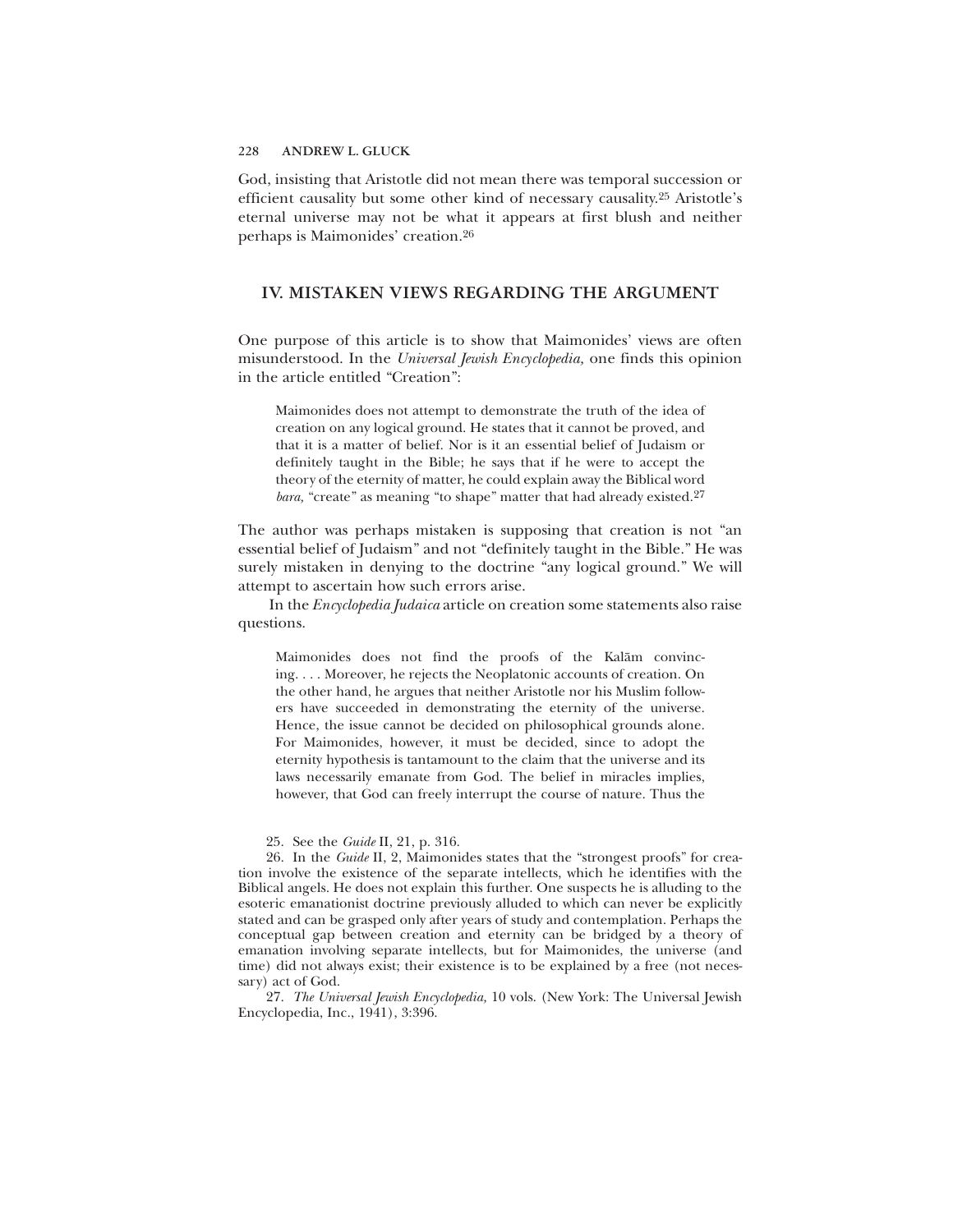question of creation is especially perplexing: it must be decided, but philosophy cannot resolve it. . . . At this point Maimonides appeals to revelation.28

In that excellent article, Seymour Feldman seems to equate "philosophical grounds" with demonstrative arguments but few philosophical disputes have been amenable to such foolproof arguments. There are non-demonstrative (dialectical) methods in the Aristotelian tradition. For Aristotle, dialectics is a discipline intermediate between demonstrative science and rhetoric; it is not certain knowledge nor is it mere persuasive opinion. If philosophical arguments ought to be demonstrations, Aristotle's rambling discussions in the *Metaphysics* and other works would make no sense and much philosophy would be nonsense. It is true that for Aristotle the most perfect scientific knowledge is demonstrative, but he also uses the term "knowledge" for lower degrees of clarity and certainty.29 Dialectical arguments, historically, were sometimes approved of and sometimes not; they never constituted an ideal. But Aristotle states in the *Topics* that dialectics is useful "because the ability to raise searching difficulties on both sides of a subject will make us detect more easily the truth and error about the several points that arise," and has further use as a "process of criticism wherein lies the path to the principles of all inquiries"30 Hence, despite the superiority of demonstrative arguments, the less certain process of dialectics is essential to truth seeking. Maimonides, as we will see, thought that much of Aristotle's science was not demonstrative. He also recognized that Aristotle's argument for eternity was not demonstrative yet praised it as superior to other views in contention. Maimonides, therefore, was not of the opinion that the only good philosophical ground for accepting a proposition is a demonstrative proof though he considered it the best philosophical ground.31 H. A. Wolfson thought that Maimonides' argument for creation was not demonstrative nor based on revelation but based on some other kind of reasoning.32

- 28. *Encyclopedia Judaica,* 5:1067–68.
- 29. See Aristotle, *Physics,* I, 1.
- 30. Aristotle, *Topics* I, 2.

31. There is some evidence that Maimonides looked down upon dialectical arguments (as at *Guide* II, 16), but a careful reading of that passage allows for dialectical arguments when a proposition that cannot be demonstrated is accepted as an axiom. Averroes may have equated demonstrative arguments with philosophical arguments and relegated dialectical arguments to religion in *Kitab Fasl alMaqal.* It has been asserted by Daniel Lasker that most late Medieval Jewish philosophers accepted this Averroistic theory. See D. Lasker, "Averroistic Trends in Jewish-Christian Polemics in the Late Middle Ages," *Speculum,* 55 (1980): 294–304.

32. "Maimonides, however, tries to show the untenability of the Aristotelian theory of the eternity of the world, or at least its inferiority to the theory of creation, on purely rational grounds. He does not assume *a priori* that it is contradictory to Scripture" (H. A. Wolfson, "The Platonic, Aristotelian and Stoic Theories of Creation in Hallevi and Maimonides," in *Studies in the History of Philosophy and Religion,* 2 vols. [Cambridge, Mass.: Harvard University Press, 1973], 21:245).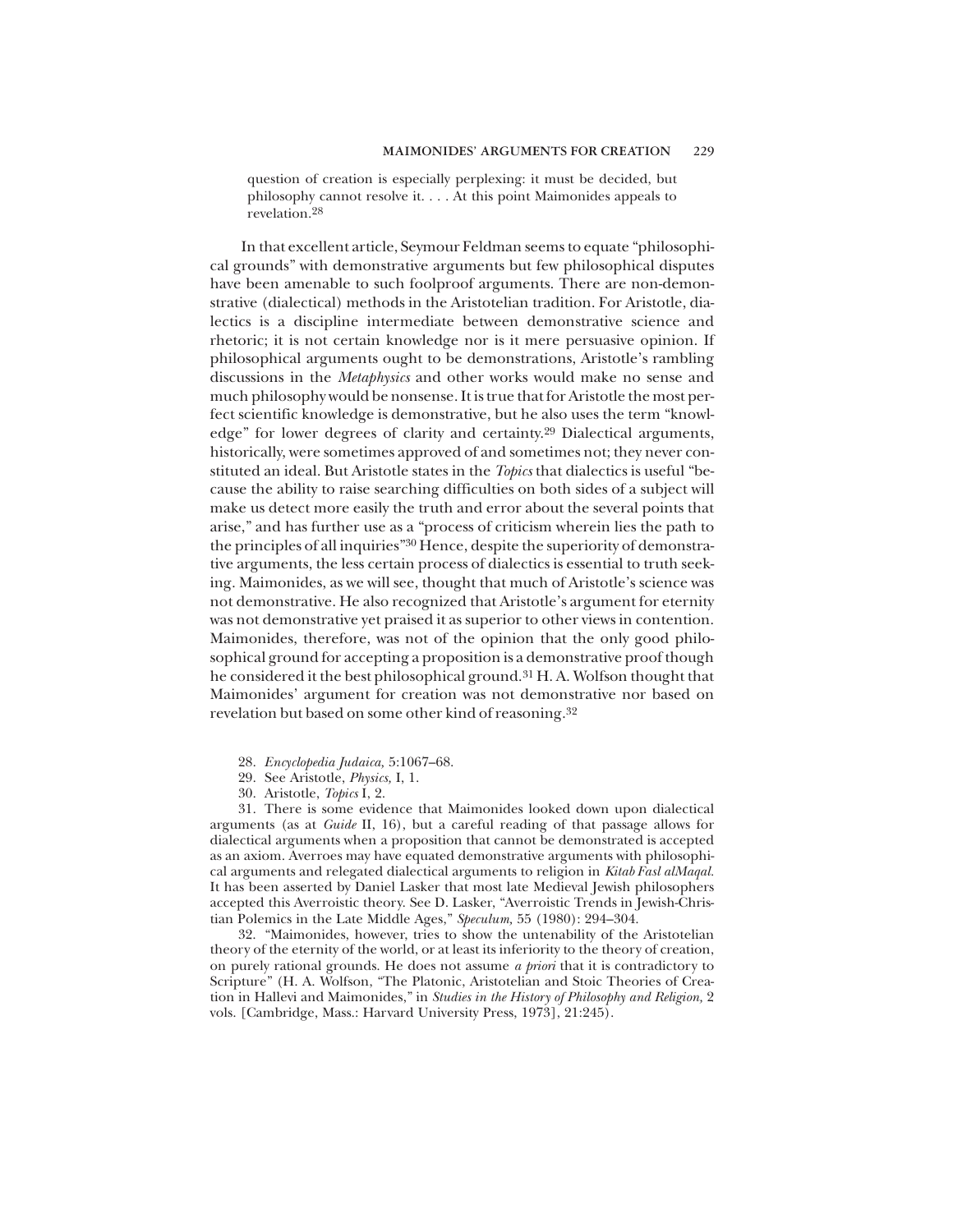Second, it is not entirely clear why "it must be decided" (creation versus eternity). Feldman explains, quite correctly, that miracles imply the ability of God to "interrupt the course of nature." Such an interruption would seem to be inconsistent with eternal necessity. But whether one accepts a certain fact to be a miracle might depend upon one's theory of creation or eternity. As Maimonides sometimes downplays the importance of miracles, why are they so important in this context?

Third, it is true that statements of Maimonides taken out of context imply an appeal to revelation or authority as a source of belief in creation but this must be reconciled with his promise to provide a proof that is close to being a demonstration. He does not oppose a person accepting creation on the basis of revelation; he even recommends it in the *Guide.* But an appeal to authority cannot be profitably mixed with a quasi-demonstrative argument.33 They must be treated as parallel yet separate justifications, each useful for different types of people but logically the latter takes precedence over the former.

Many other commentators misunderstood Maimonides' arguments. Shimon ben Zema Duran, for example, seemed to confuse it with something else. He assumed that Judaism is an axiomatic system like Euclidean geometry and creation a premise from which other beliefs (such as revelation) follow.34 This is in keeping with a medieval tendency to seek certain bases for beliefs but not with Maimonides' thinking. Falsifying premises does not refute conclusions inferred from them.35

33. This analysis supports an esoteric doctrine and/or the position that there is a double truth. In a recent conversation, Daniel Lasker suggested that one can speak of a double truth position only if a Jewish philosopher were to argue that he holds one belief rather than another only because he is Jewish. I use the term "double truth" in a broader sense. What I am suggesting is that for Maimonides, the truth for the masses is whatever authoritative tradition dictates about creation, unless it contradicts reason. But for the Jewish philosopher, quasi-demonstrative argument leads to a somewhat different view of creation.

34. See his *Oheb Mishpat,* Intro. "It is also known that God's providence necessarily follows from belief in creation," and "It is one of the principles of the Torah to believe in this providence which the Book of Job seeks to verify. Maimonides included it among the great principles, such as belief in God's existence and beliefs similar to it, which are such that there is no hope for him who denies them" (chap. viii). But how does Divine Providence follow logically from creation? The universe could have been created by a malevolent Gnostic spirit.

35. In an excellent analysis of Duran and Maimonides, Menachem Kellner attributes to Duran the belief that resurrection of the dead is logically dependent upon creation and that is why Maimonides did not include the latter as one of the dogmas of Judaism. He then criticizes Duran for not recognizing that if such is the case creation should be the dogma and not resurrection of the dead. Without attempting to interpret what Duran really meant, it seems to me that Kellner is mistaken because believing in creation does not logically obligate one to believe in resurrection. If resurrection is "logically dependent" on creation it must be in a different sense altogether. Perhaps a belief in resurrection (and miracles in general) logically entails a belief in creation (or at least a denial of eternal necessity)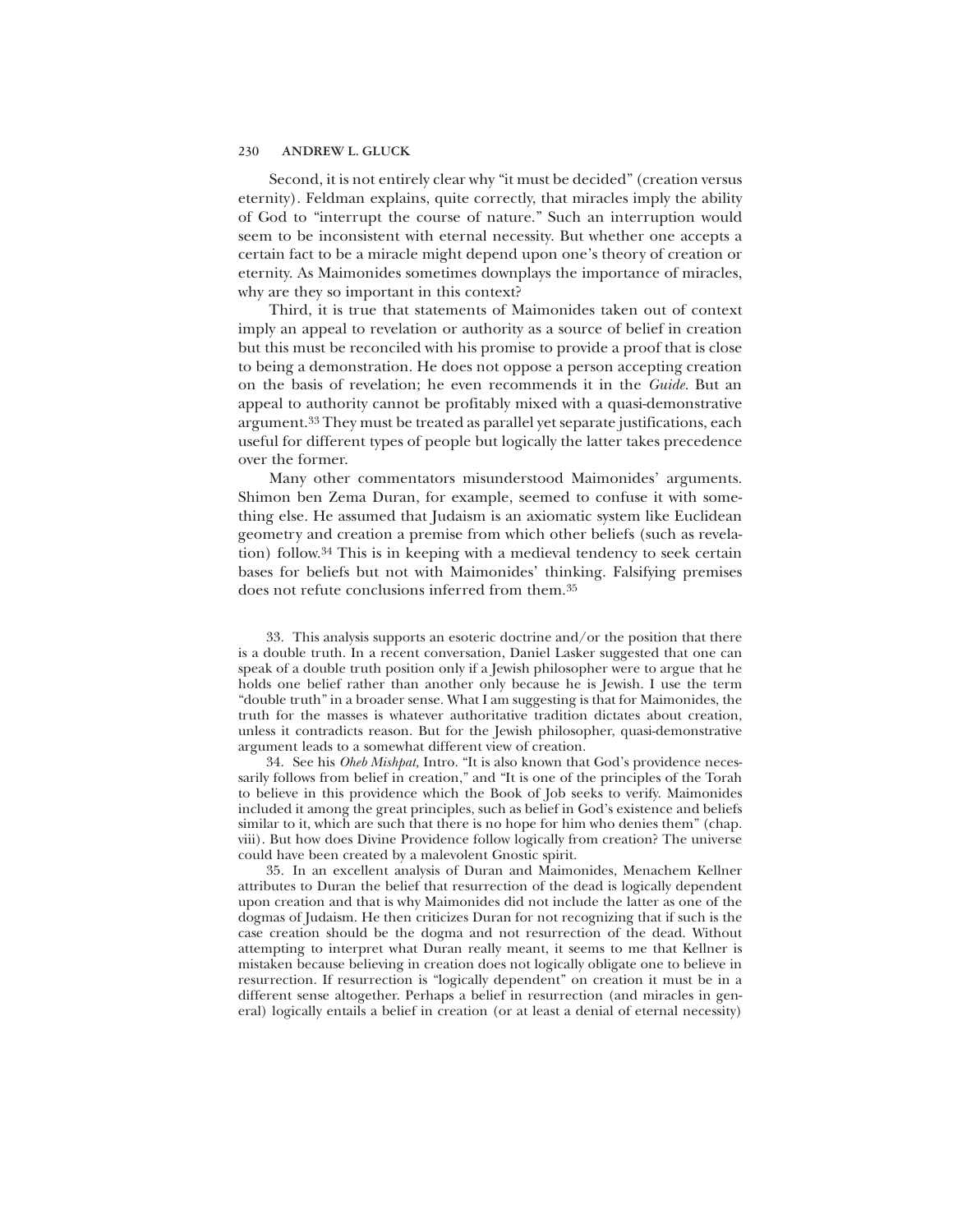## **A. Revelation or Reason?**

As we have seen, some interpret Maimonides' argument for creation to be based on revelation and others say that it is based on reason. How can one be confused about such a fundamental distinction? The reason seems to be that at times Maimonides stresses one and at times the other.

Now inasmuch as this is true in my opinion and inasmuch as this question (I mean to say that of the eternity of the world or its creation in time) becomes an open question, it should in my opinion be accepted without proof because of prophecy, which explains things to which it is not in the power of speculation to accede. For as we shall make clear, prophecy is not set at naught even in the opinion of those who believe in the eternity of the world.

After I have made it clear that what we maintain is possible, I shall begin to make it prevail likewise, by means of speculative proof, over any other affirmations; I refer to my making prevail the assertion of creation in time over the assertion of eternity. I shall make it clear that just as a certain disgrace attaches to us because of the belief in the creation in time, an even greater disgrace attaches to the belief in eternity.36

Maimonides creates confusion by saying that in the absence of demonstrative proof one ought to follow prophecy and that it will also be possible to employ rational arguments for creation. Whether one simply follows the authority of prophecy or whether one looks more deeply, however, reason is on the side of creation according to Maimonides. What kind of reason does he refer to?

## **B. Does Maimonides Employ "Probabilistic" Argumentation?**

Marvin Fox termed Aristotle's favoring of the eternity explanation "probabilistic." While it is not exactly clear where Fox found that term, it was used by Wolfson as well.37 Unlike Wolfson, however, Fox asserted that

and the affirmation of eternal necessity would then obligate one logically to deny miracles. This is my opinion and also that of Seymour Feldman. See his article on creation in *Encyclopedia Judaica.* If that is the case, then Maimonides' omission of creation from his list of dogmas makes perfect sense. See M. Kellner, *Dogma in Medieval Jewish Thought* (New York: Oxford University Press, 1986), p. 58.

<sup>36.</sup> *Guide* II, 16, p. 294.

<sup>37.</sup> Although Fox does not give citations for his use of the term "probabilistic," the following Arabic phrase in the *Guide,* II, 15, describing Aristotle's rationale for believing in the eternity thesis is cited by Wolfson as evidence of a "probabilistic" proof: *al-dala 'il . . . allati tabdu wa-tamilu al-nafsu ilaiha akthara.* See H. A. Wolfson, "The Platonic, Aristotelian and Stoic Theories of Creation in Hallevi and Maimonides," in *Studies in the History of Philosophy and Religion,* 1:244. Pines translated it as: "the proofs . . . such as occur to the mind and to which the soul inclines."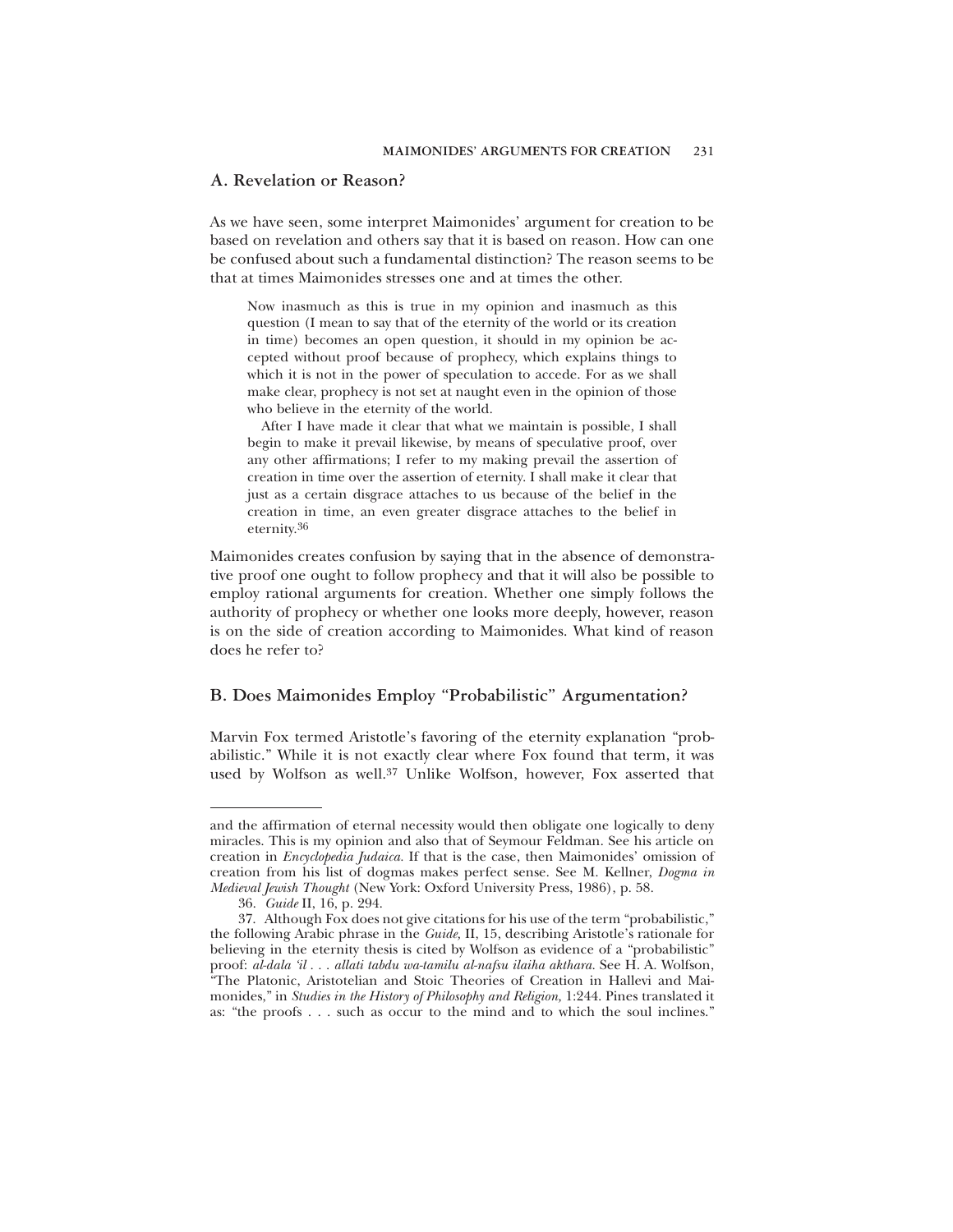Maimonides, unlike Aristotle, could not accept such an argument at all.<sup>38</sup> He then proceeded to a rather lengthy discussion of probabilistic reasoning.39 But those discussions are rather misleading since probability in the modern sense did not emerge until the seventeenth century, and Aristotle was surely not employing it, nor was Maimonides.40 Fox seemed to recognize this difficulty and attempted to rescue his opinion by arguing that all probabilistic reasoning, modern, ancient, or medieval, are arguments from analogy.41 But that reasoning does not seem valid in this context for two reasons. Probability (of the modern kind) applies to events and not beliefs and the event of interest (beginning of the universe) is utterly unique.42

Professor Toledano pointed out that the Pines translation omits the important word *akthara* (more) which Kafih translated as *yoter* in Hebrew. Toledano translates it as: "that are apparent and to which the soul (mind) shows greater inclination (inclines more) or is more favorably disposed." This seems to refer to a comparison between two or more theories or explanations, a connotation which is overlooked in both the Pines translation and the Friedlander translation which reads: "proofs . . . only apparent and plausible." It should be obvious, however, that these "proofs" have little to do with probability as we use that term today.

<sup>38.</sup> According to Wolfson, Maimonides disagrees with Aristotle's conclusion and according to Fox he finds the entire method invalid because you cannot deduce origins from current state of affairs.

<sup>39.</sup> See M. Fox, *Interpreting Maimonides* (Chicago: University of Chicago Press, 1990), pp. 278–83.

<sup>40. &</sup>quot;The old medieval probability was a matter of opinion. An opinion was probable if it was approved by ancient authority, or at least was well testified to. This medieval concept of probability is related to our own, but in a surprising way. A new kind of testimony was accepted: the testimony of nature which, like any authority, was to be read." See Ian Hacking, *The Emergency of Probability* (New York: Cambridge University Press, 1975), p. 43–44.

<sup>41.</sup> The discussion of analogical reasoning is interesting and reflects the literal meaning of the Arabic text. In the *Guide* II, 24 the term *qi' yas* is employed. It means "syllogism," "reasoning," or "analog" (like the Hebrew word "heykesh"), and its most literal meaning according to Professor Toledano is "measuring by fitting one thing against another." But Friedlander mistakenly translated is negation as "improbable and objectionable" (p. 197). The better Pines translation reads "incongruous and dubious." A similar mistranslation is found in II, 23 where Friedlander reads "degree of improbability and deviation from real facts" (p. 195), while the Pines translation reads "how great is their incongruity and what is their disagreement with what exists" (p. 321). What this shows is the very real difference between medieval probability, which meant congruity with how things should be (as in the expression "an improbable marriage"), and modern probability which is linked with numerical frequency distributions.

<sup>42.</sup> The subjectivistic interpreters of probability might disagree with this statement. For a thorough if somewhat biased account of the efficacy of applying probability to hypotheses, see Karl Popper, *The Logic of Scientific Discovery* (New York: Harper & Row, 1965), pp. 254–65.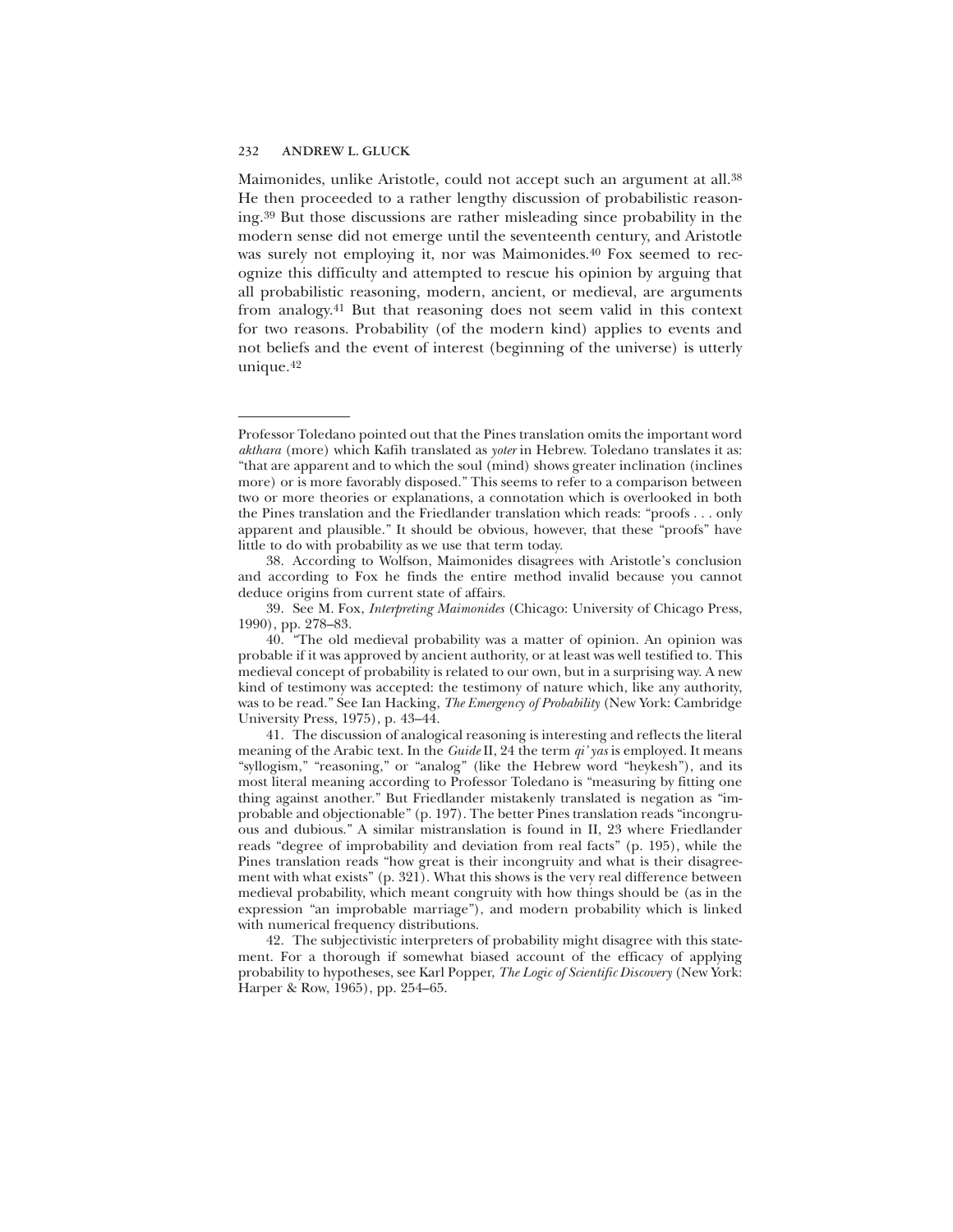Other scholars have also asserted that Maimonides used probabilistic reasoning in his defense of creation.<sup>43</sup> Furthermore, the term "improbable" does appear in the Friedlander translation in regard to what Maimonides considers invalid proofs for eternity.44 Most disturbing to this view, however, is the emerging understanding that medieval "probability" was mostly an appeal to authority.45 Lenn E. Goodman in his excellent "Maimonides" article in *The Oxford Companion to Philosophy* states:

Neither biblical creationism or Aristotelian eternalism is demonstrable, it argues. But creation is more probable, and preferable theologically, since it can explain the difference God's act makes in the world and can rely on God's freedom to explain how multiplicity emerges from sheer divine simplicity.46

Goodman's is on target but "probable" is an unfortunate term.

## **C. Maimonides' Arguments and the Kal˜am**

The Kalām *(Mutakallimun)* were Muslim religious thinkers who used quasiphilosophical arguments to bolster their beliefs. It is generally thought that Maimonides was more intellectually honest, and he criticized the Kalām severely in the *Guide*.<sup>47</sup> But his relationship to the Kalām is not as simple as it appears. Leo Strauss said that the *Guide* is not a philosophical work at all but a work along the lines of the Kalām.<sup>48</sup> Seymour Feldman contended that Maimonides accepted the fifth and sixth arguments for creation from

43. Even a great scholar like Wolfson casually remarked that Maimonides employed arguments from probability to prove creation without discussing exactly what kind of probability he might have been using. See H. A. Wolfson, "The Platonic, Aristotelian and Stoic Theories of Creation in Hallevi and Maimonides" in *Studies in the History of Philosophy and Religion,* 1:236, 244. Wolfson provides the reader with the citations in both the original Arabic as well as the Hebrew translation (see n. 32). He also attempts to connect this medieval probability with Aristotle's concept of probability discussed in *Prior Analytics* II, 27 (70a3–4). But Aristotle was discussing connections which are usually the case (such as "the envious hate") whereas creation (or eternity) is either always true or never true.

44. *Guide* II, 23, 24, (pp. 195, 196).

45. This has been well argued by Ian Hacking in *The Emergence of Probability.*

46. See *The Oxford Companion to Philosophy* (New York: Oxford University Press, 1995).

47. Since the Kalām thought that they had demonstrated creation, and Maimonides rejected that assertion, it is often erroneously thought that he simply accepted it on faith.

48. L. Strauss, "The Literary Character of the *Guide for the Perplexed," Essays on Maimonides, An Octocentennial Volume,* ed. S. W. Baron (New York: Columbia University press, 1941), pp. 37–91.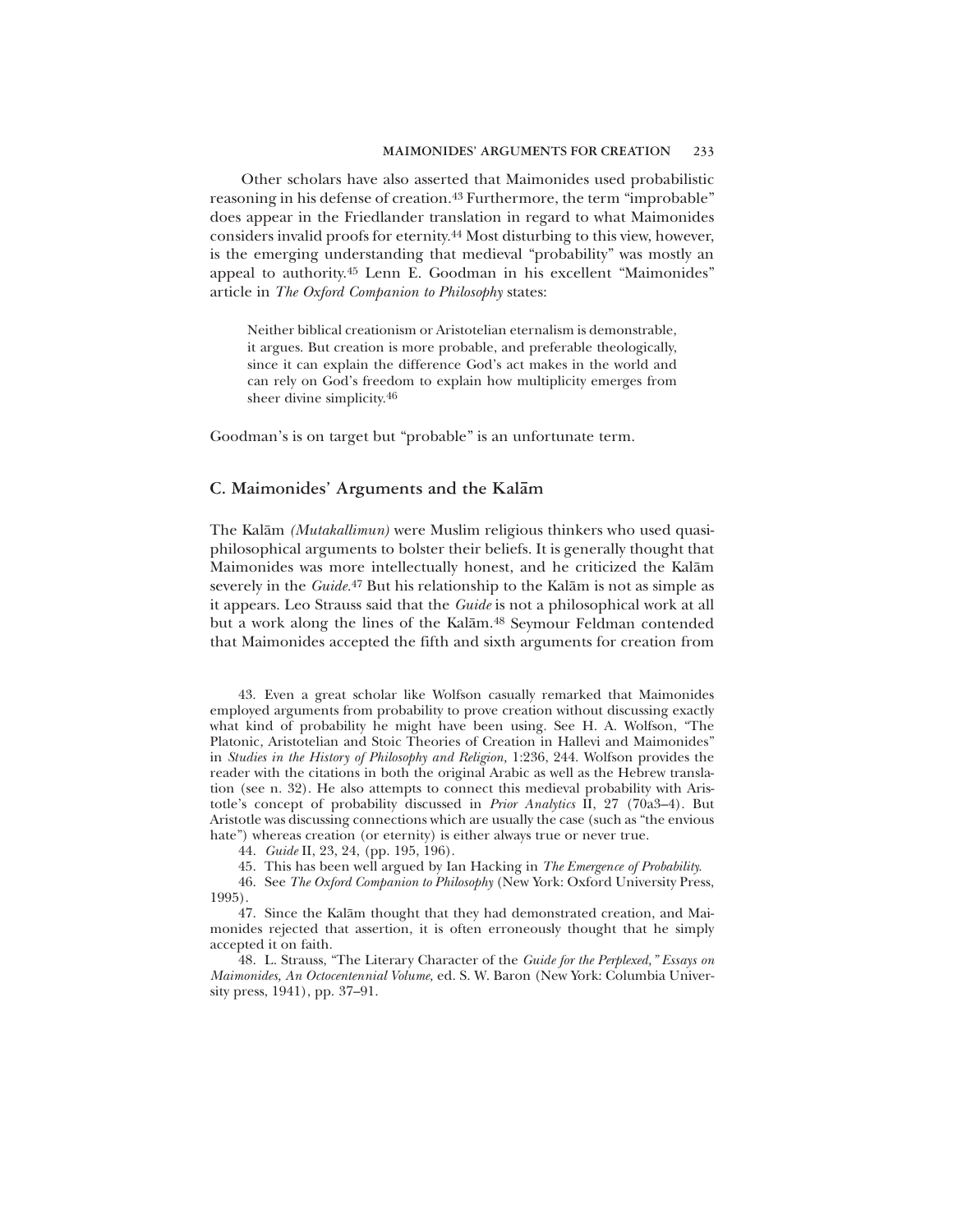the Kalām.<sup>49</sup> The sixth argument is a modified version of the fifth, which can be summarized as follows:

Anything imaginable is possible.

Since anything can be different than it is, we need to explain why it is as it is.

Such an explanation involves a principle of particularization which implies a creator.

Therefore, there is a creator and creation.

An examination of this argument will reveal that everything except the purported need to explain why things are as they are is implicit in the first premise, which is the tenth of the twelve propositions of the Kal˜am. It should be obvious, however, that such a premise is incompatible with "explanation" in any conventional sense because something that explains everything conceivable really explains nothing whatsoever, and the belief that anything imaginable is possible relieves one of the need to explain anything. Therefore, the first and second premises seem inconsistent. But Maimonides explicitly rejects that tenth proposition in his discussion of the Kal $\bar{a}$ m.<sup>50</sup> It seems odd that he would use an argument based on a false premise (the tenth proposition) even if he were to accept the conclusion regarding creation. Maimonides also attacks this argument for being compatible with the theory of the eternity of the universe as well.51 Despite this, he does in fact call it the "best" argument of the Kalām and employs a modified version of it in Book II, Chapter 1. As it turns out, however, Maimonides can use this argument only by basing it upon a different premise altogether. That premise is that while most events in the universe (at least in the sub-lunar realm) are necessary and determined, some are

49. See S. Feldman, "Abravanel on Maimonides' Critique of the Kalām," in *Maimonidean Studies,* ed. Arthur Hyman, vols. (New York: Yeshiva University Press, 1990), 1:9–10.

50. See *Guide* I, 73.

51. He states in the *Guide* I, 72 that this theory had been adopted by some philosophers who believed in the eternity thesis. It is not difficult to see why because it is really compatible with any explanation whatsoever except one based on *laws* of causation. A law is always something that can be comprehended in contrast with some more mysterious causal principle. If there is no principle of determinism in the universe itself (operating within time and space), then things must be determined by some eternal non-nomological principle or they must be completely chaotic. The *Mutakallimun* had argued that the will of God was just such a mysterious principle of determination. Since that "explanation" is unacceptable to most philosophers, they opt for the eternity thesis. But, as Maimonides states, almost all of the "Andalucians" (Jewish philosophers of Spain) attempted to combine a belief in a creating God with immanent causal principles.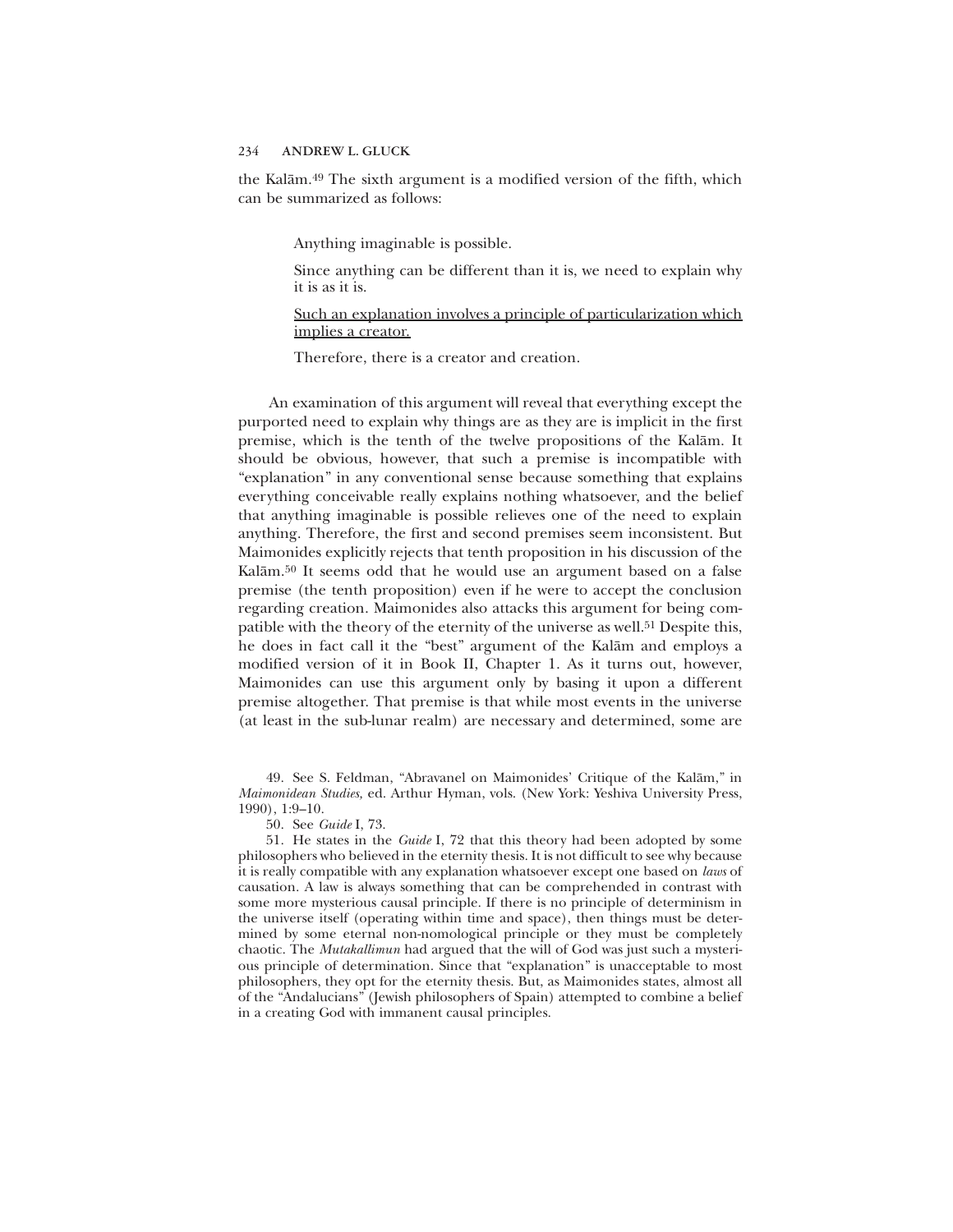not and that *anomalous* fact of apparent indeterminacy is incompatible with any explanation other than that of a creator and creation.

# **V. LOGICAL ARGUMENTS AND FALSIFICATION**

All rational arguments require premises. An appeal to authority is premised by the belief that an authority is trustworthy and also by some pronouncement of that authority. A dialectical argument in the Aristotelian tradition is premised by at least one statement that is generally agreed upon and perhaps also by some self-evident premise. A demonstrative argument in the Aristotelian tradition is one in which all of the premises are self-evident. What qualifies all of these arguments as deductive is the condition that if the premises are all true, the conclusion *must* be true as well. But if the premises are false the conclusion may still be true. One can have a perfectly valid argument characterized by false premises and a true conclusion. Disproving a premise (by itself) never disproves the conclusion except where one of the premises may be completely contained within the conclusion, and disproving *that* premise logically obliges one to reject the conclusion. For example, consider the following argument.

All bachelors in this town are poor.

Jones is a bachelor in this town.

Therefore, Jones is a poor bachelor in this town.

If we reject the minor premise, we must reject the conclusion for reasons that were just mentioned. But rejecting the major premise does not oblige us to reject the conclusion. If we changed the conclusion to: "Jones is poor," rejecting either the minor or major premise (or both) no longer obliges us to reject the conclusion. It is true that in certain kinds of legal reasoning the correct premises are needed in order to make the case. If the evidence was obtained illegally or if the evidence is simply not accepted according to the legally binding burden of proof, the accused person goes free but that does not mean that he or she is not *really* guilty. This brings us to our main point. *In general the only logical way to disprove or falsify a statement is to disprove its logical consequence.*<sup>52</sup>

52. The technical term for a logically valid argument of this kind is "denying the consequent." If p, then q not q therefore, not p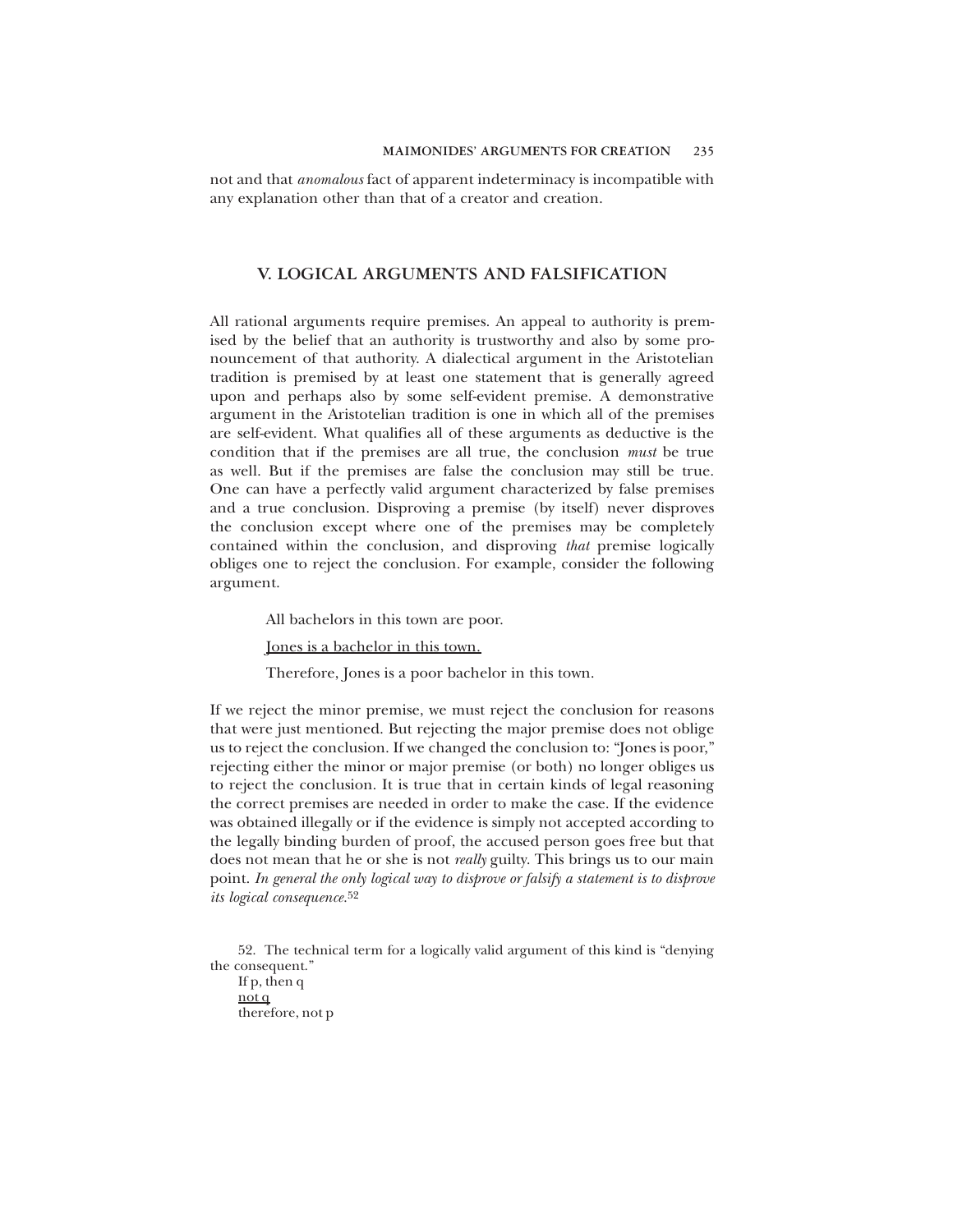However, it is commonly thought that one can refute or attack a conclusion by subjecting one or more of its premises to doubt. We often hear people say "your conclusions are only as good as your premises." That statement is generally false, but it does point to a very interesting historical fact. The medieval ideal of scientific knowledge was a conclusion that could be demonstratively derived from more or less certain premises. Given that *ideal* of knowledge (which is no longer our ideal), conclusions *are* only as good as the premises (assuming that the reasoning is valid). If a conclusion failed to follow logically from certain premises, it would be placed in the category of authoritative (probable) opinion and not in the category of knowledge. A rational argument from authority asserts that since such and such authority asserts P one should not believe Not P unless it can be logically demonstrated.53

All beliefs have logical implications and all those logical implications (once they are understood as such) constitute necessary conditions of that belief. This is not always recognized because quite often we mix up those beliefs that are necessary for a certain position and those that are not. For example, in an extremely erudite and well thought out article Arthur Hyman characterizes Maimonides' beliefs regarding creation as follows:

> (1) God brought the world into existence after absolute non-existence;

> (2) He brought everything into existence through His will and volition (although, as has already been noticed, His wisdom was operative as well);

(3) He brought everything into existence out of nothing; and

(4) Time is created, so that whatever one's theory, creation must be considered as atemporal.54

Hyman then discusses Maimonides' opinion that the Platonic view of creation out of pre-existing matter does not "undermine the foundations of the Law" and suggests that the Platonic view leaves at least one of those four

The mode of inference is *modus tollens* and can be contrasted with the fallacious argument called "denying the antecedent."

If p, then q

not p

therefore, not q

<sup>53.</sup> Some medieval rationalists might have allowed disagreement with authority on the grounds of near certainty or moral certainty.

<sup>54.</sup> Arthur Hyman, "Maimonides on Creation and Emanation," *Studies in Medieval Philosophy,* ed. J. F. Wippel (Vol. 17 of *Studies in Philosophy and the History of Philosophy*) (Washington D.C.: Catholic University of America Press, 1987), p. 49.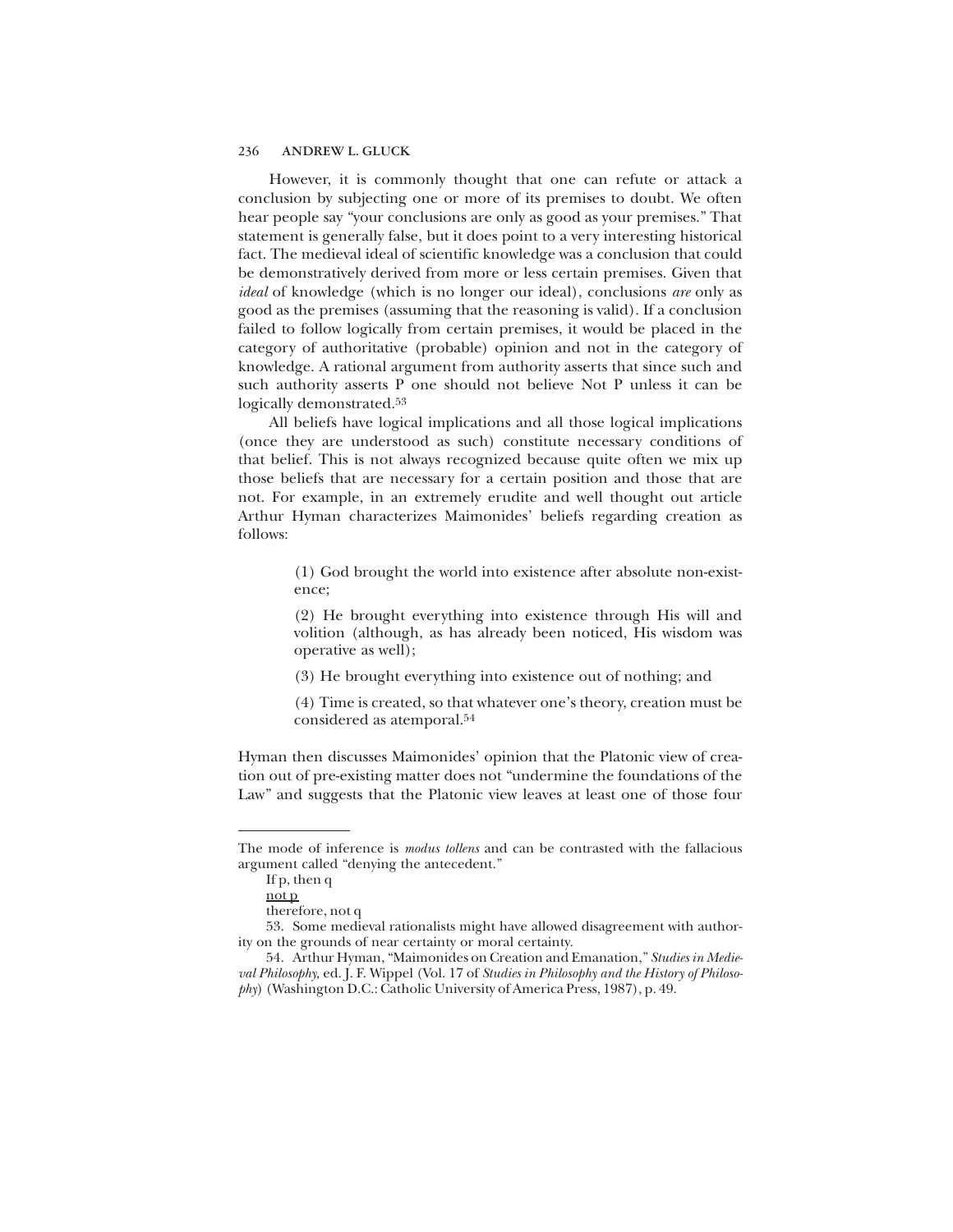beliefs intact, namely, (2). This makes perfect sense because of those four beliefs only (2) is a *necessary* condition for believing in creation. In other words, if  $(2)$  turns out to be false (unlike [1], [3], and [4]), creation has been falsified.<sup>55</sup> Creation by divine will (that is, [2]) is a necessary condition and logical implication of revelation.

What does this tell us about the creation argument? Let us ignore for the moment how we originally arrived at the belief in revelation. Once we believe in it we are obliged to believe in creation because a universe built on either chance or necessity (the alternatives) makes revelation an impossibility.

# **VI. THE BASIC LOGICAL FORM OF THE ARGUMENT**

Maimonides clearly states that neither eternity nor creation can be strictly demonstrated on the basis of certain premises. But he also states that he can argue for creation in a manner that comes close to being a demonstration.56 I interpret this to mean that the argument has the same logical form as a demonstrative argument but that the premises (while not altogether certain) are more certain than any authoritative assertion.57 This is quite different from an argument from authority pure and simple. For example, an argument from authority pure and simple would be to cite an opinion of Aristotle or a verse from the Bible, accept it axiomatically and then draw inferences from that. Taking Maimonides at his word that he will give a proof of creation that comes *close* to being a demonstration and is not simply an argument from authority and given what we have just said about falsification, I will argue that the basic logical form of Mai-

55. (1) is not a necessary condition for creation because "before" and "after" might have no real meaning except in a created universe. (3) is not a necessary condition because even Maimonides admitted the possibility and compatibility with revelation of creation out of pre-existing matter. (4) seems to conflict with (1), but even if they can be reconciled, the nature of time seems to be a philosophial issue essentially unrelated to creation. Those who believe in creation but do not share the Aristotelian/Maimonidean theory of time may be mistaken but are not inconsistent.

56. *Guide* II, 19, p. 303.

57. Otherwise, such an argument would simply be an argument from authority. An example might be our faith in the medical profession. We trust doctors as authoritative sources of useful information even while knowing that many of their particular opinions are bound to be false. Our trust in medicine in general is based on a kind of reasoning very different from our acceptance of particular medical advice, which we usually take on faith or authority. The belief in an infallible transmission of a revelation makes any such analogy imperfect but one still needs to know when to interpret the revelation literally or allegorically.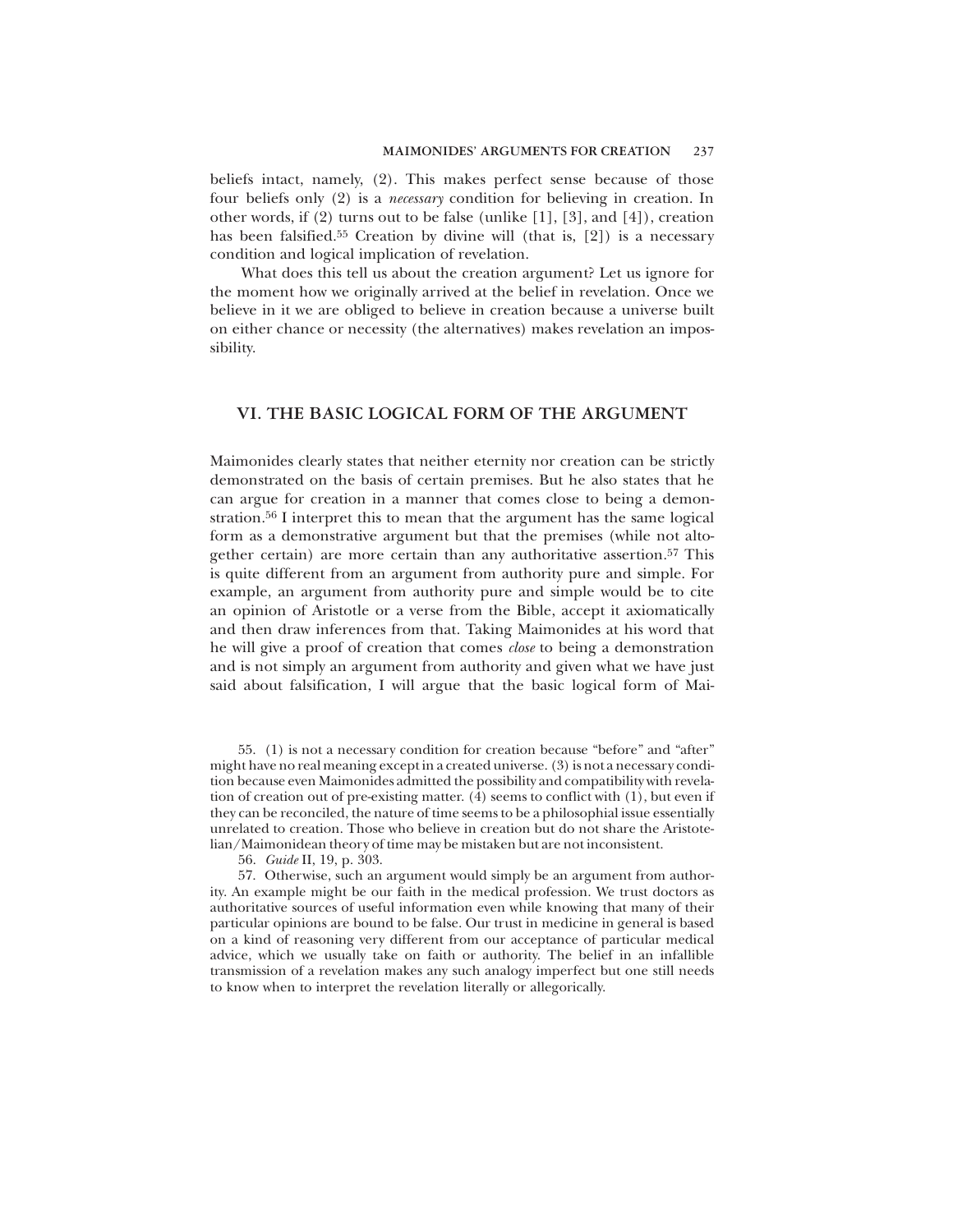monides' argument against the eternity of the universe and for creation is as follows:

```
If P, then Q
P<sub>2</sub>
Therefore, Q
```
where "P" is the fact of revelation and "Q" is creation (or the rejection of eternity).

How does one arrive at the premise: If P then Q? Remember that an eternal universe implies that nothing essentially different (such as revelation) ever occurs. This could be schematized as:

> If not Q, then not P P (not not P) Therefore, Q

or more specifically:

If eternity, then no revelation

But there is revelation

Therefore, no eternity

These are dialectical arguments and, like all such arguments, presuppose a community that agrees on a premise that is not exactly self-evident (revelation). The obvious problem with this argument has nothing to do with its logical form and its premises were generally accepted in the middle ages. Therefore, it comes *close* to being a demonstration. We might inquire as to whether "If revelation, then creation" is really true. In his own arguments against Aristotle's eternity of the world thesis, Maimonides said that we cannot draw conclusions about the origins of the universe from its present state. While eternity of the universe *seems* to be inconsistent with revelation (in the current state of things), how do we know that an eternal universe could not have evolved to a point where revelation is possible?58 This may require revising the argument.

58. Is eternity consistent with a universe that evolves under the tutelage of God? Though eternity implies no essential change, unusual events could occur occasionally but recurrently (perhaps every 10,000 years). From our perspective such events would appear unique. According to Joseph A Buijs, Maimonides states that eternity is not really inconsistent with "divine purpose and will" and cites the *Guide* II, 19, 22 as proof. I am unable to find that assertion. What Maimonides does say at the end of II, 19 is that*some* commentators have made that assertion. In practically all other matters I agree with Buijs who states: "What is actually at issue in this dispute is which view is compatible with a belief in divine purpose and will." See J. A. Buijs, "The Philosophical Character of Maimonides'*Guide*," in *Maimonides: A Collection of Essays,* ed. J.A. Buijs (Notre Dame, Ind.: Univ. of Notre Dame Press, 1988), p. 62.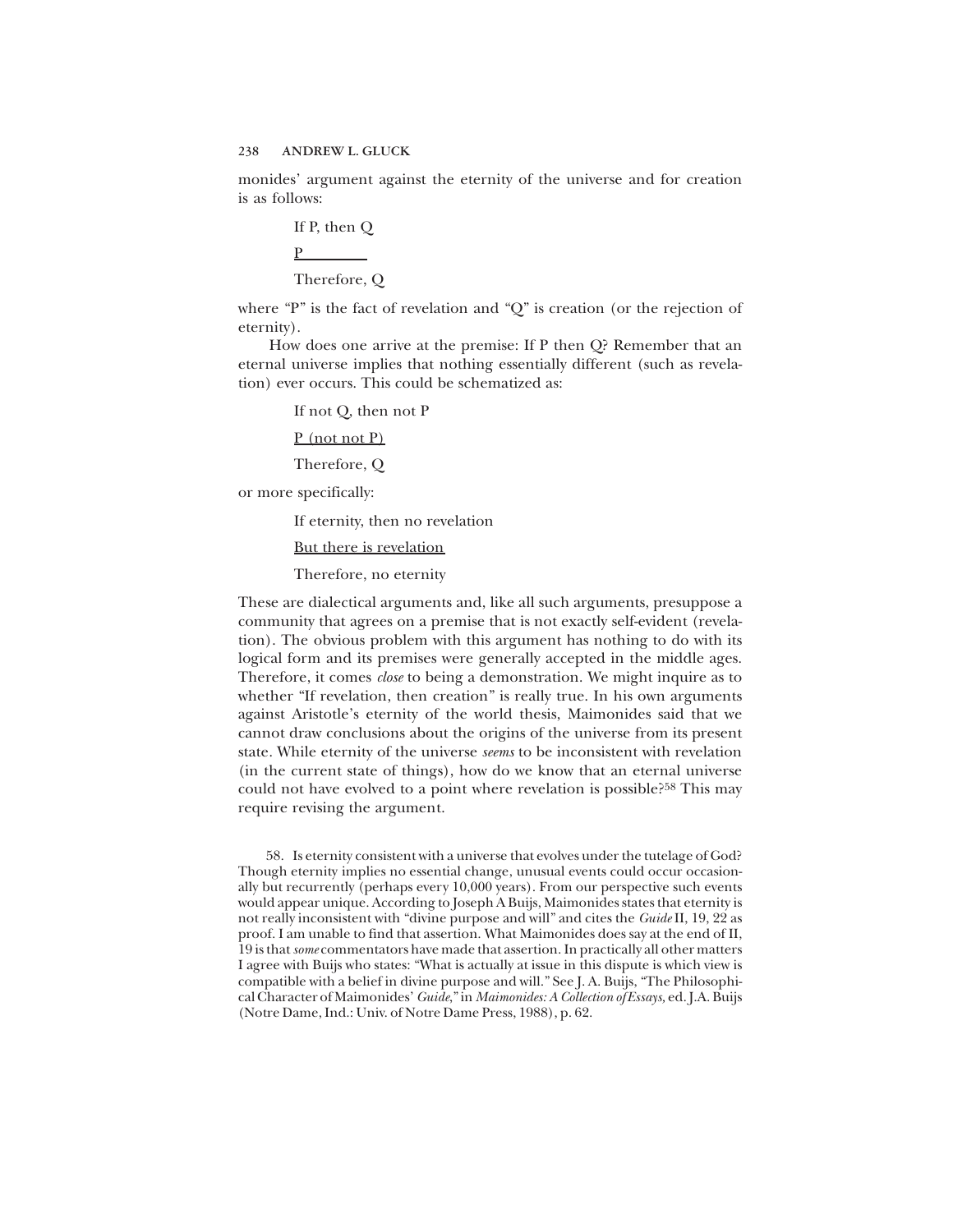## **VII. THE RATIONAL STATUS OF BELIEFS**

There are many beliefs that we hold that cannot be rationally justified. Some of those beliefs are held quite fervently. Religious and political beliefs and beliefs about loved ones are obvious examples; some would also say that many, and perhaps all, scientific hypotheses cannot really be rationally justified either. Yet there is a major difference between a person who holds rationally unjustified beliefs that he/she would never abandon under any circumstances and one who would be willing to abandon his/her beliefs if reason so demands. While such a compromise between rationally unjustified beliefs and reason may be a good description of our normal state of affairs, it is not clear whether it can be normatively justified if reason is our only norm. But it would be difficult to find the human being for whom reason *is* the only norm and some even argue that reason provides no ends at all but only means. This, however, was not the position of either Maimonides or the many medieval rationalists who believed that reason provided ends and means.

In an article filled with extremely interesting suggestions, Charles Manekin asserts that Maimonides in the *Guide* shows little interest in knowledge (rationally justified belief) but much interest in belief in general.59 Perhaps that was somewhat of an overstatement, but it certainly was the case regarding creation/eternity and to a certain extent regarding cosmological questions in general. This brings us to how he viewed scientific beliefs.

# **VIII. MAIMONIDES' UNDERSTANDING OF SCIENTIFIC TRUTH**

Maimonides alludes to the fact that some scientific theories (Aristotelian physics, for example) are rationally demonstrable and others (astronomy) are not.60 In this, he seems to have departed from a strict Aristotelian view of science.

Aristotle states that science (knowledge) is "understanding a thing by means of its causes."61 By cause, however, Aristotle means efficient, material, formal, and final causes, but only the first of those is recognized as a cause

59. C. H. Manekin, "Belief, Certainty and Divine Attributes in the *Guide*," in *Maimonidean Studies* I:117–41.

60. He refers to scientific theories of Aristotle as "guesses" or "conjectures" (see *Guide* II, 22). But his extreme confidence in Aristotelian physics brands that system as certain knowledge.

61. Aristotle, *Metaphysics*, 1013–1014a.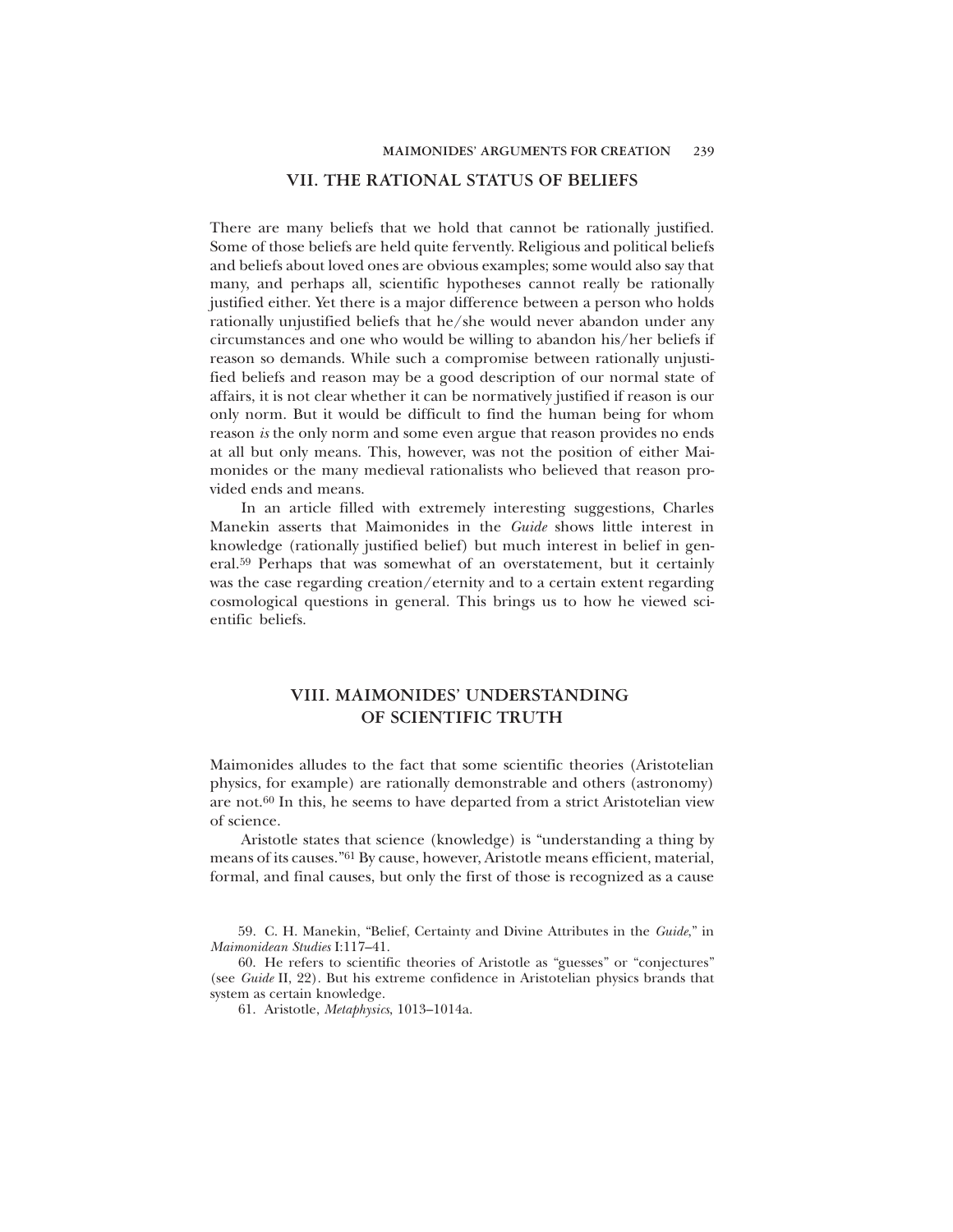by modern science. Knowledge, according to Aristotle, is acquired by demonstration with the exception of knowledge of primary premises, which is independent of demonstration.62 According to Aristotle, beliefs about particulars or accidents is not science or knowledge at all but opinion.63 For Aristotle science is the study of the unchanging essences of things and such knowledge is to be acquired through demonstrative arguments and primary premises (self-evidently true by a faculty of intuition).64

Modern science, on the other hand, deals with particulars even though it strives for theoretical simplicity and comprehensibility. This has presented a problem for modern philosophy of science, which on the one hand has rejected Aristotelian essences but on the other hand has not wanted to admit that all theoretical knowledge is merely statistical or probabilistic as is the prediction of particular events. Philosophers of science might either argue that scientific theories are justified by inductive reasoning or are simply our best current conjectures which have so far eluded falsification. Considering the nature of medieval science, I would suspect that for Maimonides any scientific theory that was not demonstrable would be conjectural and this, in fact, is what he says:

Everything that Aristotle has said about all that exists from beneath the sphere of the moon to the center of the earth is indubitably correct, and no one will deviate from it unless he does not understand it or unless he has preconceived opinions that he wishes to defend or that lead him to a denial of a thing that is manifest. On the other hand, everything that Aristotle expounds with regard to the sphere of the moon and that which is above it is, except for certain things, something analogous to guessing and conjecturing. All the more does this apply to what he says about the order of the intellects and to some of the opinions regarding the divine that he believes; for the latter contain grave incongruities and perversities that manifestly and clearly appear as such to all the nations, that propagate evil, and that he cannot demonstrate.65

Given the Aristotelian ideal of demonstrative knowledge that was operating in an age of faith, any mere conjecture (scientific or philosophical) was no match for a strongly held religious belief. That is why Maimonides' main task is to convince his reader that Aristotle not only did not demonstrate the eternity of the universe, but that he did not even think he had. It is easy to misunderstand Maimonides as a proto-empiricist—and perhaps for good

62. Aristotle, *Posterior Analytics*, 72b18–20.

63. Aristotle, *Posterior Analytics*, 74b; *Metaphysics* 1026b1–5.

64. For Aristotle, intuition is connected to the process of induction, by which he means that the same or similar essence is intuited in a variety of objects or events. For example, by encountering a multitude of humans we induce that all have rational souls.

65. *Guide* II, 22, pp. 319–20.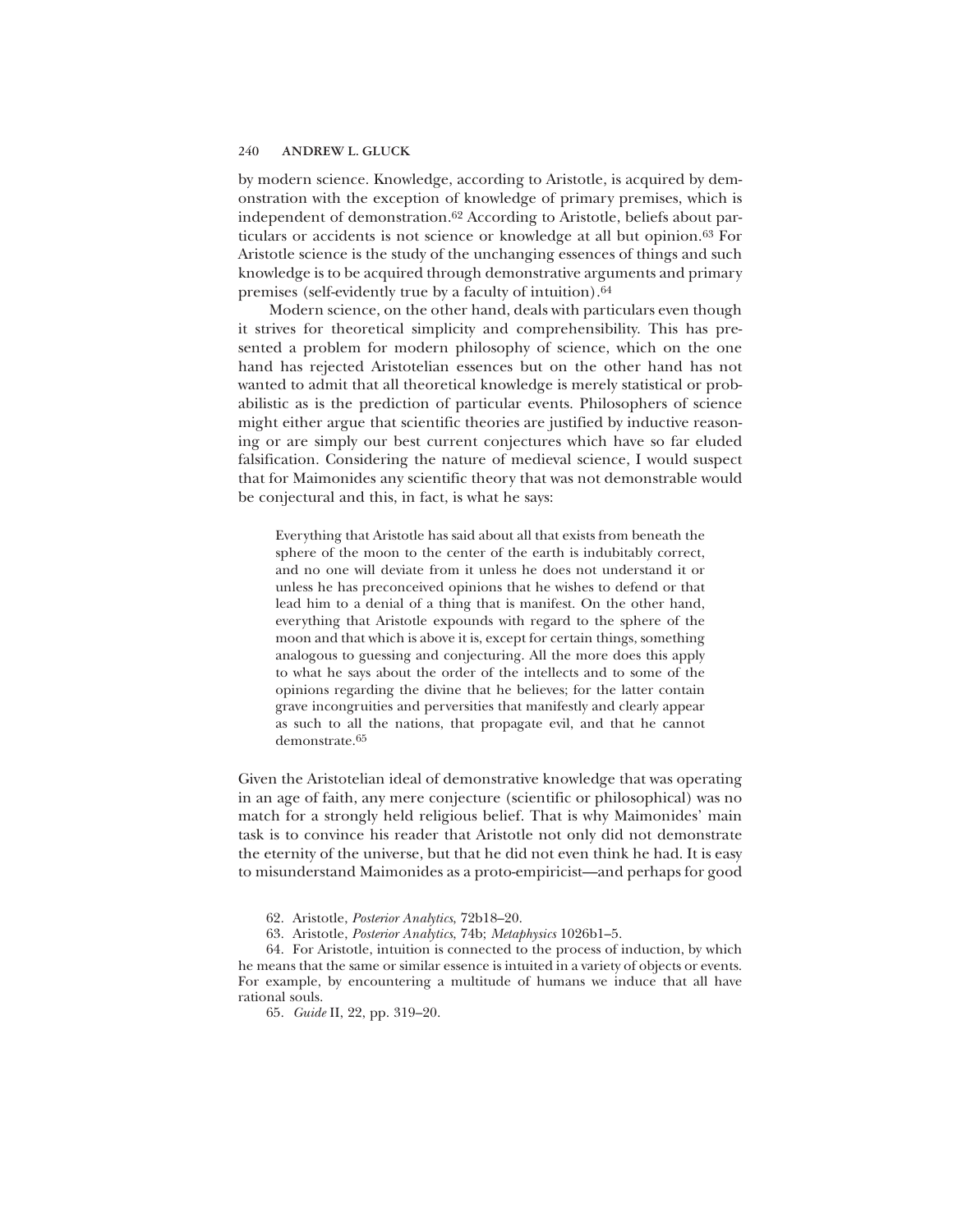reason.66 If there are elements in his thought that seem modern and empirical, we should still not forget that for him the two major justifications for belief were reason and revelation. Whenever the literal meaning of a sacred text can be demonstrated to be false it must be reinterpreted. Scientific truth as the result of the empirical investigation of nature would rank far beneath reason and revelation and was still in its infancy, so we can eliminate empirical criteria as the mode of decision making for Maimonides in the creation/eternity dispute. Did he accept creation solely on the basis of prophecy? His insistence on rational arguments indicates that belief in creation is so fundamental that it cannot be based on revelation alone.

### **IX. ARGUMENTS FOR CREATION IN THE** *GUIDE*

I have shown the effective bare bones logical argument that Maimonides might have employed if his argument were to come close to being a demonstration. As we will see, it requires supplementation with other premises if we are to look upon it at all favorably; however, the basic form of the argument will remain the same. We cannot infer that this is his argument by carefully reading the text. But the arguments that he does explicitly cite are not convincing. So either he believes in unconvincing arguments, does not really believe that there are arguments for creation, or believes that we must look for another argument. I opt for the third option. Interestingly, despite its rather obvious nature, many commentators have mistaken it for very different kinds of arguments. The reason for that is not hard to discern. Maimonides employs many logically ineffective arguments in the *Guide* which can only be understood as rhetorical. I will briefly review those ineffective arguments and show that they have no logical power. We can assume that Maimonides was also aware of this.

#### **Book II, Chapter 13**

Here Maimonides notes that there are three opinions regarding creation among those who believe in a deity. The first is the opinion of the Law of Moses (creation *ex nihilo*). The second opinion is that of the Platonic philosophers who argue that it is absurd for something composed of form and matter to come into existence out of nothing and to ascribe such power

<sup>66.</sup> The dismissal of Aristotelian science as conjecture was considered radical even in the sixteenth century. See Francisco Sanchez, *That Nothing is Known,* ed. E. Limbrick and D. F. S. Thomson (Cambridge: Cambridge University Press, 1988), p. 172 n.19.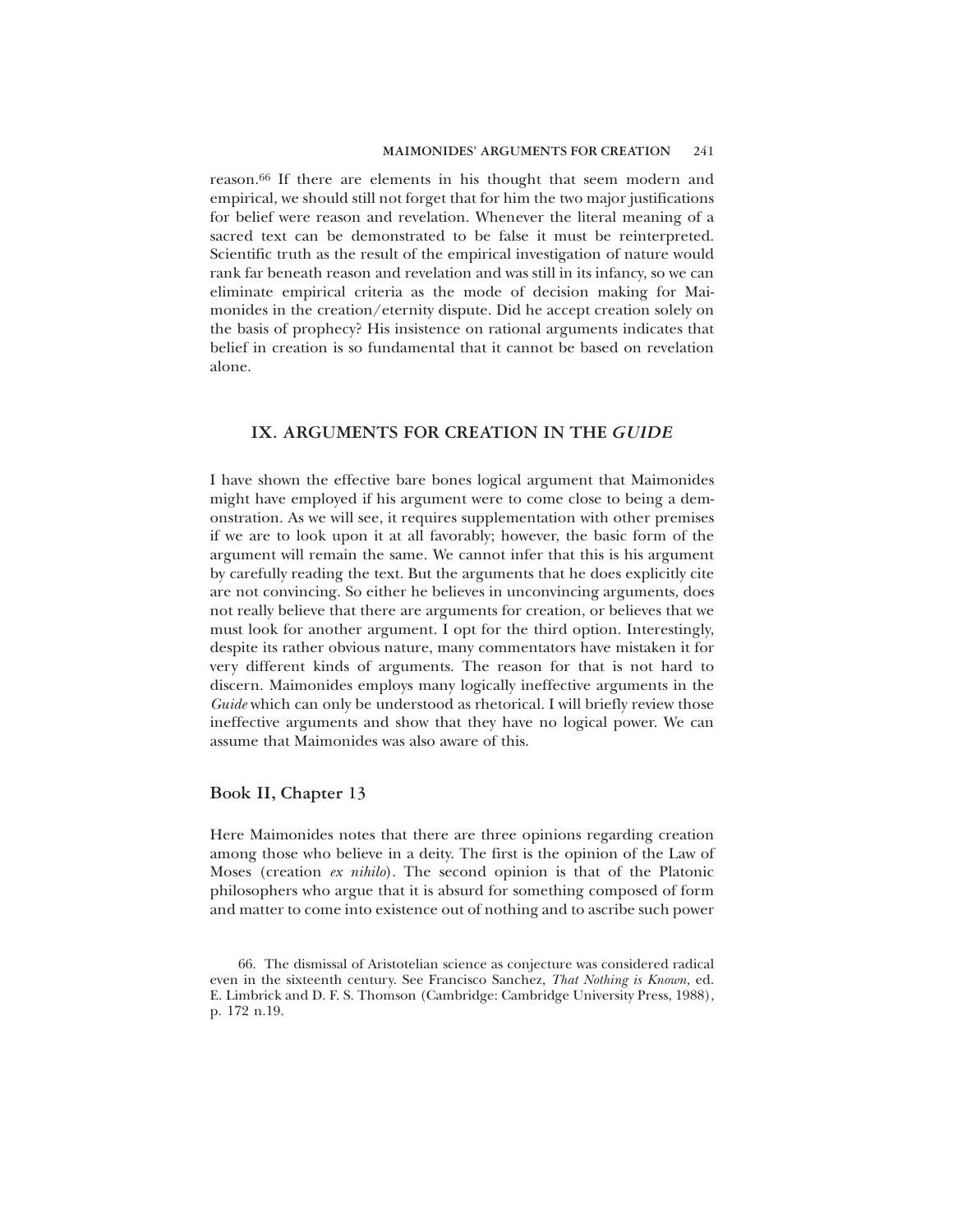to God is like believing that He can make  $2 + 2 = 5$ . Instead, they argue for creation out of a pre-existing matter. The third opinion is that of the Aristotelians who believe that God and the universe are co-eternal. He mentions the Epicureans who supposedly believed that there is no God and that everything comes about by chance but sees no purpose in discussing that opinion since the existence of God has been "demonstrated" which is to say that it is a logical certainty. There is also no sense in arguing with the Platonists because from the point of view of the Law of Moses it makes little difference whether the universe is eternal or only the matter from which it comes.67 He promises to show how creation *ex nihilo* is not only possible but that to believe in it is an obligation.68 He also promises to explain Aristotle's "proofs" for the eternity of the universe.

#### **Book II, Chapter 14**

There is no point in refuting any of the philosophers besides Aristotle regarding their disagreements with the "fundamental principles of the Law." Since Aristotle's arguments are the most powerful, refuting him will serve to refute the others as well. He mentions four arguments of Aristotle (which, presumably, will be refuted later on):

(1) Aristotle argues that motion in the absolute sense is not subject to creation or destruction because every motion is produced by some other motion. Indeed, for Aristotle, time is dependent upon motion and, therefore, time is not subject to creation or destruction either. (2) Prime matter, which admits no form, is not subject to creation or destruction. Since it has no form, it is not generated because to create or generate something means to endow it with form.

(3) When a thing passes away it is due to something "contrary." But the circular motion of the heavenly bodies has no contrary and, therefore, is not subject to destruction. That which is not subject to destruction is not subject to creation either.

(4) With everything produced in time, its possibility precedes its creation. Imagine a time prior to the creation of the world. Either its creation is necessary, possible, or impossible. If it is necessary, it can't lack existence and is eternal. If it is impossible, it cannot exist. If it is possible, there must be a substrate (matter) for its possibility. Hence, either the world is eternal or it does not exist at all. An intelligent *Mutakallimun* responded to this argument by asserting that the prior

67. Belief in creation out of pre-existing matter is not completely foreign to Jewish thought and does not falsify revelation as Aristotle's view does. This seems to be an argument from authority.

68. This is consistent with his method. First you show that the mandated belief is not impossible, then you show that it is obligatory and finally you show that it is rationally defensible.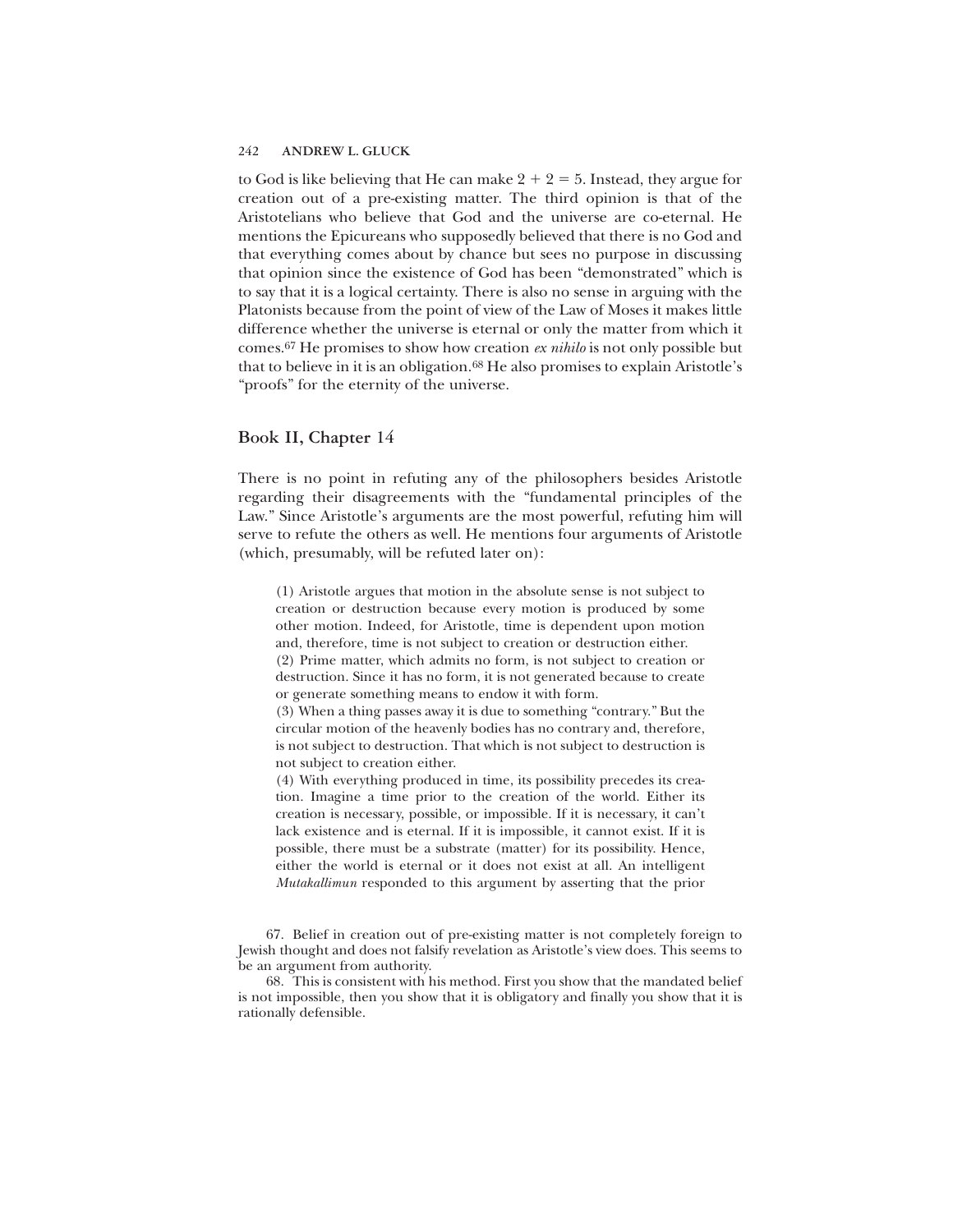possibility resides in the creator and not in the object of creation. Maimonides sees no difference between these states; to ascribe possibility to the creator is equally problematic.

Maimonides mentions some arguments for eternity by later followers of Aristotle. They resemble the previous arguments but in a more theistic mode, ascribing imperfection to a deity who acts at times and not at other times. Finally he mentions a different argument. Since all of the nations believed in an eternal universe, that belief must be natural and not conventional.69

#### **Book II, Chapter 15**

In this chapter, Maimonides proposed to show not only that Aristotle failed to demonstrate his eternity thesis but never even thought that he had. Aristotle attempts to corroborate his view by referring to the physicists of the past, but arguments from authority do not mix well with demonstrative arguments—who would have known this better than Aristotle? In a similar vein, Aristotle insists on airing the opposing views prior to promulgating his own and justified it by asserting that this will make his own views more acceptable. But if a matter is demonstrated, as is true of mathematical/logical truths, it does not matter what other views precede it. Certainly, Aristotle knew the difference between demonstrative arguments and rhetorical or dialectical ones. Therefore, he could not have believed that the eternity of the universe was demonstrated.

### **Book II, Chapter 16**

This short chapter is one of the most difficult of the entire book as it seems inconsistent with oft-repeated opinions of Maimonides and may be internally inconsistent as well. Yet it may hold the key to his method. Here Maimonides promises to explain his own beliefs regarding creation; it is not impossible, he asserts, and any argument to the contrary can be invalidated. Creation versus eternity, he asserts, is an "open question." If a proposition cannot be demonstrated it is best to leave it unresolved rather than to "prove" it by dialectical methods. Creation *ex nihilo* should, therefore, be accepted solely on the basis of prophecy, which is even consistent with the

69. That argument seems to rest on an Aristotelian notion of an essential human nature which somehow includes goodness and truth. But this should not be surprising since Maimonides has already stated that only Aristotle's arguments are worth refuting.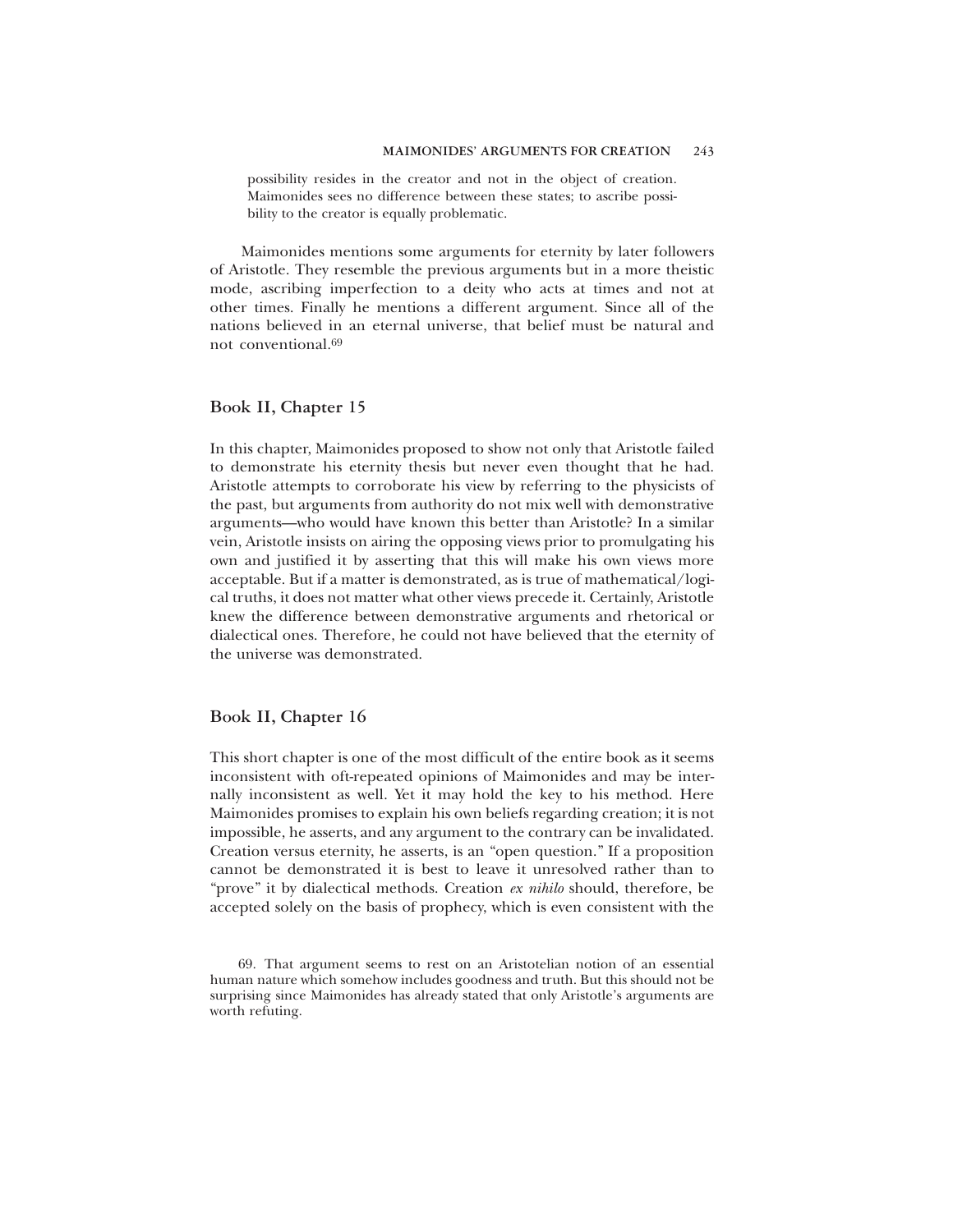eternity thesis.70 But he promises that once he proves its possibility he will "make it prevail" on the basis of a non-demonstrative argumentation.71 He admits that a "certain disgrace" attaches to his view and to those who believe in the eternity of the universe but the disgrace of the latter is greater.72

## **Book II, Chapter 17**

Maimonides now explains why the eternity of the universe is such a plausible view but why it is hardly proven. A story is told of a boy shipwrecked upon an island who grows up never having any experience with women because his mother had died when he was a few months old. He asks a man (perhaps his father) how people come into existence. He is told about women and pregnancy, and so on. For him, with his limited knowledge of human life, the idea of intrauterine life is fantastic and unbelievable. He believes that he can disprove this theory of human origins based on the nature of human life as he knows it. Similarly, Aristotle and his followers cannot conceive of an absolute beginning of the universe, based upon the world as they know it. This parable shows that one cannot argue about origins based on the present state of affairs.

70. This seems contrary to what he asserted previously about the inconsistency between revelation and eternity. Professor Toledano interprets it as meaning that since Aristotle did not prove the eternity thesis, it cannot be used as a basis for refuting prophecy. We could imagine a person who believes in two inconsistent theories: the eternity thesis and prophecy and has no rational way of resolving the conflict. Maimonides asserts that in such a case one should follow prophecy.

71. This seems inconsistent with his prior condemnation of dialectical arguments but it can be explained. First one should accept a proposition as an axiom based on authority always recognizing that it could be false and has not been proved. If one finds no good reason to reject it, one can then attempt to prove it by non-demonstrative means. But if one first attempts the proof and accepts it, as the Kalām did, then no evidence to the contrary is likely to change one's mind.

72. But the term "disgrace," while correct literally, may not be the best translation of the Arabic term shana 'at (ugliness, repulsiveness, hideousness, disgrace) and what we may be dealing with here is degrees of incongruity. Kafih translates the term into Hebrew as "difficulties, objections." In other words, the argument for creation involves one in undesirable consequences. Ibn Tibbon translates it there as "absurdity." In other places the same word is translated as "strangeness" by Kafih and as "incongruity" by Pines. Perhaps Pines avoided that translation here because it would create an additional problem. What Maimonides would then have been saying is that the argument for creation is not only speculative but also incurs difficulties, strange conclusions, or incongruities. This interpretation would lead to the following conclusion. The question of creation versus eternity is not only an "open question" in terms of deciding between the two but even after one decides, it becomes obvious from the incongruities produced that one's understanding of it is essentially inadequate. This would most likely stem from the fifth cause of inconsistencies.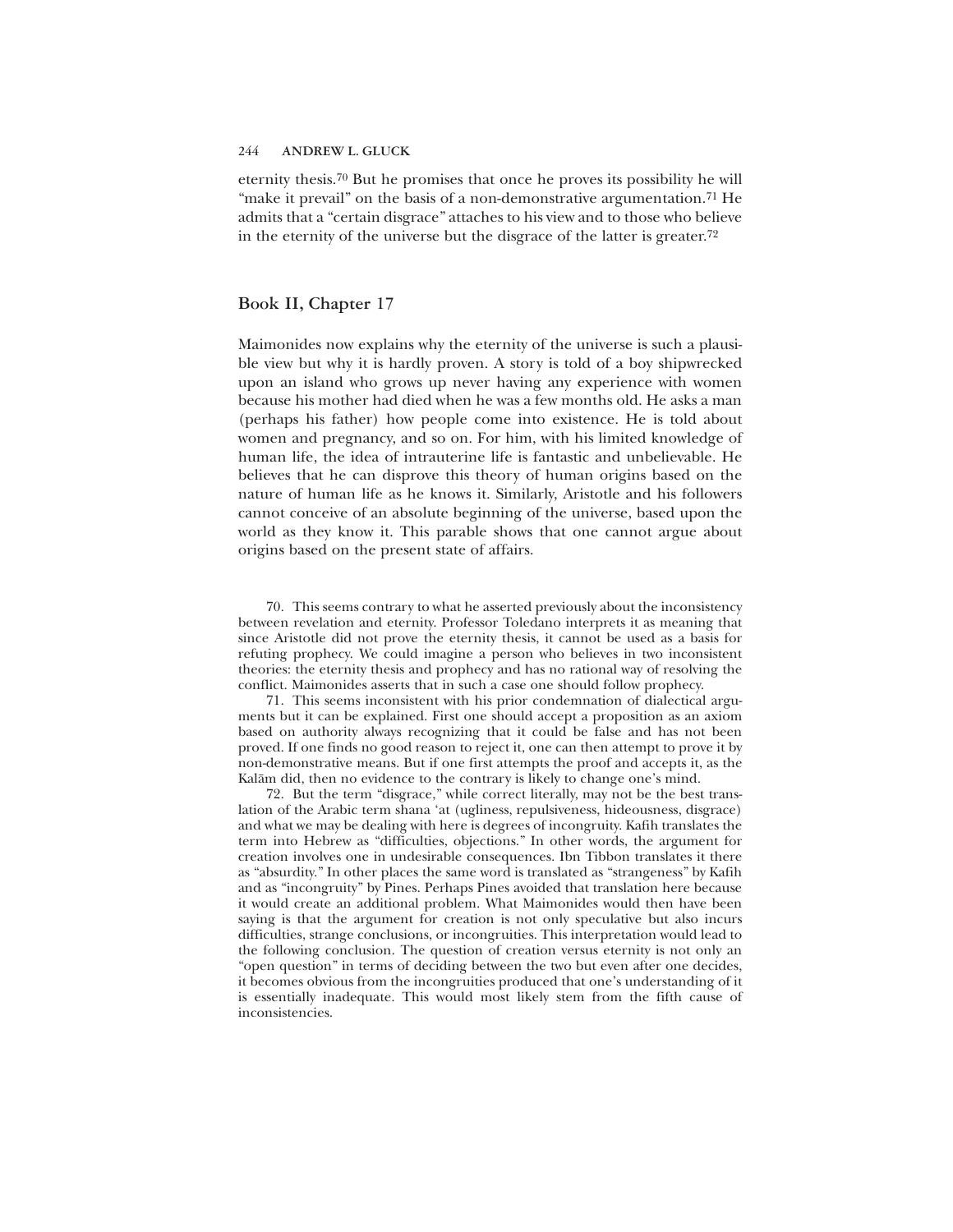#### **Book II, Chapter 18**

In this chapter, Maimonides attempts to refute certain views about creation which make it seem to be an impossibility. Could the deity pass from potentiality to actuality by acting at a certain time? As an immaterial being is never in potentiality, that argument is refuted. It was argued by some that eternity is necessary because there are no incentives for God to act or change. Maimonides considers this to be a subtle matter. The essence of a being may remain the same but supervening accidents induce him or her to act. Another argument is that God's wisdom is eternal and unchanging and whatever necessarily proceeds from it is likewise eternal. This is a feeble argument because we are so ignorant of God's wisdom and providence. Finally, he discusses Aristotle's remark that the nations all agreed that God and the angels are in heaven. Maimonides agrees that the heavens supply proof of the existence of God and the angelic intellects but no proof of the eternity of the universe.

## **Book II, Chapter 19**

This is the chapter that seems to have confused many commentators because Maimonides proposes to prove creation in a manner that comes "close to being a demonstration." He warns the reader that his proofs may resemble those of the *Mutakallimun* (particularly regarding particularization) but they will not really be the same at all. For the Kalām, particularization *(takhsis)* follows from the basic view of atomism and from the tenth proposition, but Maimonides promises to show particularization from "the nature of that which exists." His argument is long and tedious; he quotes Aristotle regarding the fallibility of this science and also remarks on certain astronomical anomalies. The gist of the argument can be summarized in his own words. "If the matter of the spheres is one and the same, in virtue of what thing has any sphere been so particularized as to receive a nature other than the nature of any other sphere? . . . There must of necessity be something that particularizes."73 We can see that this argument is different from the Kalām argument. According to the Kalām, everything is composed of atoms that lack properties, and the qualitative aspect of reality is a constant free creation of God. But for Maimonides, that is not the case regarding sub-lunar reality.74 He admits that this argument might be com-

73. *Guide* II, 19, pp. 311–12. An interesting part of this argument is that it seems to rest on an Aristotelian world-view regarding a common material substrate and assumes the need to explain unusual aspects of reality. But the fact that something functions as an *explanans* does not guarantee its reality. Many explanatory devises are *abstracta* (unreal theoretical entities).

74. As Shlomo Pines points out in his excellent discussion of particularization and the Kal˜am in his introduction to the *Guide* (pp. cxxiv–cxxxi), this is open to two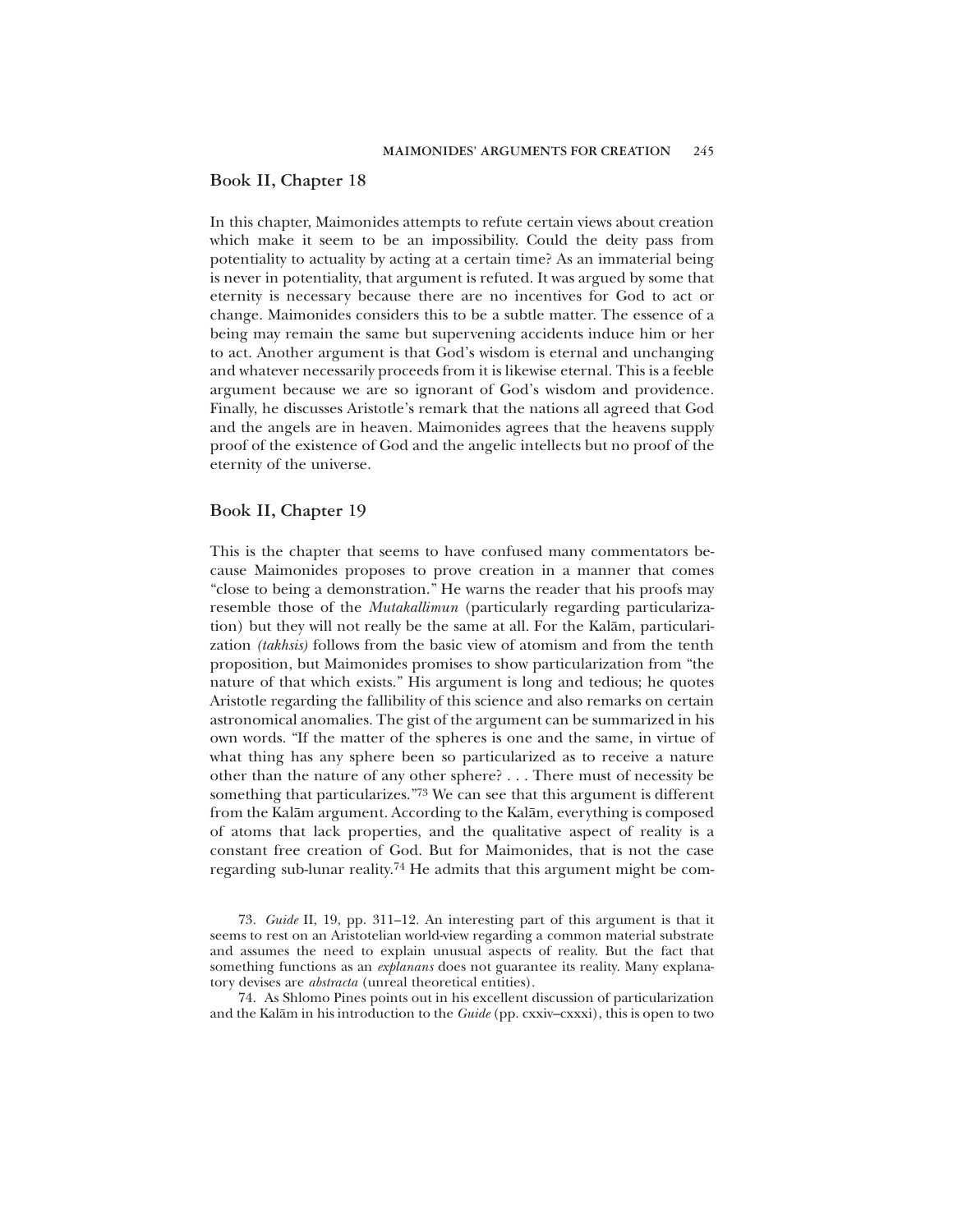patible with a theory of eternal creation and promises to discuss this more fully.

# **Book II, Chapter 20**

Here Maimonides attempts to use Aristotle's own argument against chance occurrence to buttress the argument for creation. Chance occurrences do not ordinarily appear all the time or even in the majority of cases, but we do find them in many natural occurrences. Therefore, spontaneity cannot be invoked as an explanatory principle, according to Aristotle, who believed that each thing has a cause that necessitates its existence and is connected with its essence. But for Maimonides, one cannot logically combine a belief in necessity with a belief in creation from purpose as they are "near to a combination of two contraries." In other words, they cannot both be true.75 Later philosophers, however, either thought that purpose and particularization can be combined with the eternity of the world or they misunderstood Aristotle to be referring to purposeful creation. Maimonides promises to treat those thinkers more fully in the ensuing chapters.

# **Book II, Chapter 21**

Here Maimonides attempts to show that those who attempted to combine the Aristotelian concept of an eternal universe with a creator God are mistaken. His arguments are basically the same as his argument against necessity and eternity of the universe. He concludes as follows:

Accordingly the matter is reduced to this, and the discussion finally leads us to an inquiry concerning the diversity existing in the heavens, with regard to which it has been demonstrated that it must necessarily have a cause. The inquiry concerns the question whether this cause is the ground of this diversity, the latter having necessarily proceeded from the existence of this cause, or whether this cause is the agent that has brought about this diversity and has particularized it in the way in which we, the followers of *Moses our Master,* believe. . . . Thereupon I shall begin to explain to you, with the help of speculation and philo-

interpretations. According to one, the spheres are qualitatively the same and according to the other (Averroes's view), human reason is incapable of cognizing what differentiates (particularizes) them. The latter view would seem to imply some immanent principle of causality and differentiation which was denied by Avicenna and al-Ghazali in keeping with the Moslem predisposition for transcendental explanations. In the thought of al-Ghazali, for example, everything is particularized by God, but for Avicenna it is the work of the First Intelligence that emanates from God.

<sup>75.</sup> Please note, however, that Maimonides does not claim that these positions are contradictory. They cannot both be true but they can both be false.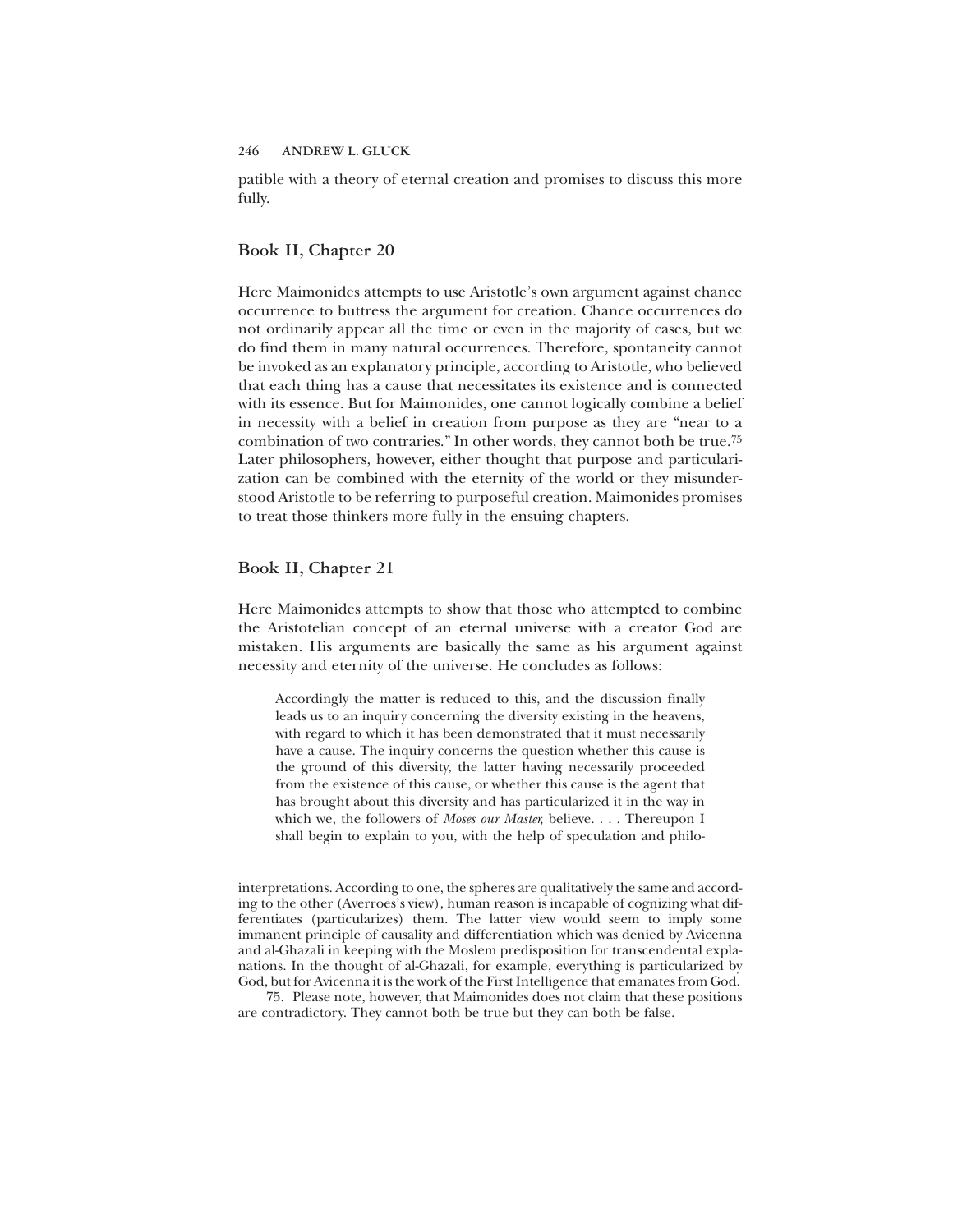sophic proofs devoid of falsification, my preference in favor of the opinion according to which the world has been produced in time.76

## **Book II, Chapter 22**

Maimonides expresses doubts about certain aspects of Aristotelian science and metaphysics. If only a simple thing can issue from a simple thing, how do we ever get to complexity? He repeats some doubts previously expressed regarding the movements of the heavenly bodies. He introduces doubts about the applicability of the conventional form-matter dichotomy to the heavenly bodies. All these perplexities can be resolved, he says, by reference to a Creator.

Maimonides also says some interesting things here about science in general. In keeping with the presuppositions of Aristotelian science he admits that everything that Aristotle said about sub-lunar reality is not only correct but "indubitably correct." No one would oppose it unless they failed to understand it. This is in keeping with the Aristotelian ideal of science as necessary truth. But when it come to the heavens, Aristotle's views are mere "guessing and conjecturing." Presumably, he might also have said the same about the Ptolemaic astronomy of his own day.

He asks not to be criticized for introducing doubts about Aristotle and admits that doubts can neither disprove a theory nor prove a contrary one. He introduces a method that some have likened to probability or induction. Alexander of Aphrodisias said that when demonstrative arguments are not available, one should choose the opinion that engenders the least number of doubts. Maimonides asserts that he has already used this method though it was never explicitly stated.

We have acted in this way when it was to our mind established as true that, regarding the question whether the heavens are generates or eternal, neither of the two contrary opinions could be demonstrated. For we have explained the doubts attaching to each of the opinions and have shown to you that the opinion favoring the eternity of the world is the one that raises more doubts and is more harmful for the belief that ought to be held with regard to the deity. And this, in addition to the fact that the world's being produced in time is the opinion of *Abraham our Father* and our prophet *Moses,* may peace be on both of them.77

76. *Guide* II, 21, pp. 315–16.

77. *Guide* II, 22, p. 320. It is not clear whether he refers to doubts about the opinion in question or doubts about other religious dogmas. Please note the reinterpretation of the term "doubt" to include not only what might ordinarily be considered rational doubt but also to include doubts about religious dogma. In other words, Alexander had been referring to doubts about an explanatory hypothesis, not doubts engendered by religious dogma. But as we shall see, it is precisely this latter type of argument that Maimonides really relies upon.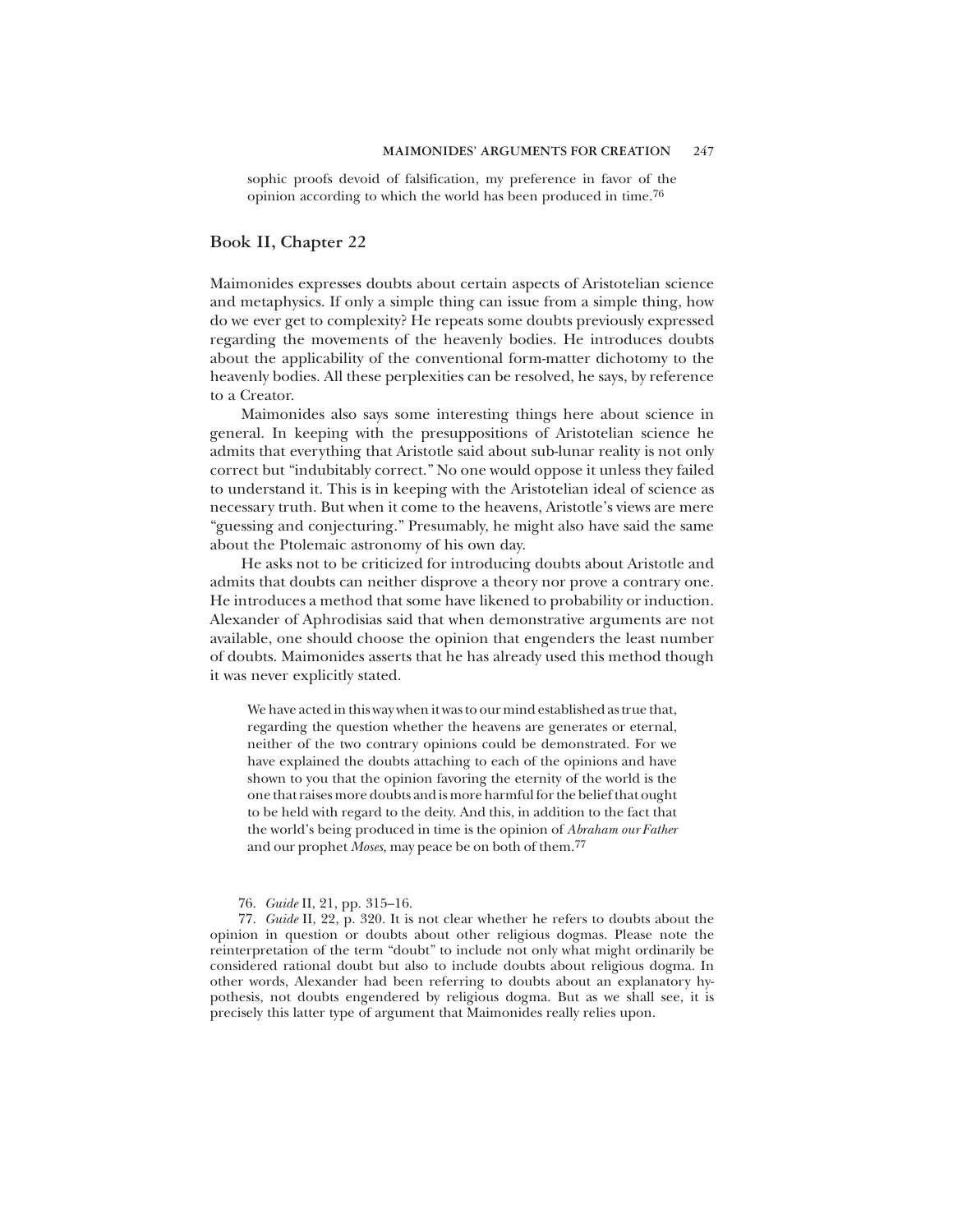Admittedly, there is some ambiguity here, but it certainly seems that this method of doubt supplements another argument from authority, and he clearly attempts to differentiate the two. Presumably, his method of doubt works even for one who does not accept the authority of Abraham and Moses. Maimonides now promises to pursue this method of comparing doubts.

# **Book II, Chapter 23**

In this chapter Maimonides appears to pursue an inductive approach to the matter under discussion but it is really more of a normative one. He begins by revising Alexander of Aphrodias's method of appraising theories by comparing doubts. It is not the *number* of doubts that is significant but "how great is their incongruity and what is their disagreement with what exists. Sometimes a single doubt is more powerful than a thousand other doubts"78 Now Maimonides introduces a condition which makes this method practically impossible to apply and he seems to contradict himself as well:

Furthermore this comparison can be correctly made only by someone for whom the two contraries are equal. But whoever prefers one of the two opinions because of his upbringing or for some advantage, is blind to the truth. While one who entertains an unfounded predilection cannot make himself oppose a matter susceptible to demonstration, in matters like those under discussion such an opposition is often possible. Sometimes, if you wish it, you can rid yourself of an unfounded predilection, free yourself of what is habitual, rely solely on speculation, and prefer the opinion that you ought to prefer. However, to do this you must fulfill several conditions. The first of them is that you should know how good your mind is and that your inborn disposition is sound. This becomes clear to you through training in all the mathematical sciences and through grasp of the rules of logic. The second condition is to have knowledge of the natural sciences and to apprehend their truth so that you should know your doubts in their true reality. The third condition concerns your morals. For whenever a man finds himself inclining—and to our mind it makes no difference if this happens because of his natural disposition or because of an acquired characteristic—toward lusts and pleasures or preferring anger and fury, giving the upper hand to his irascible faculty and letting go its reins, he shall be at fault and stumble wherever he goes. For he shall seek opinions that will help him in that toward which his nature inclines. I have drawn your attention to this in order that you should not be deceived. For someone may some day lead you into vain imaginings through setting forth a doubt concerning the creation of the world in time, and you may be very quick to let yourself be deceived. For in this opinion is

78. *Guide* II, 23, p. 321.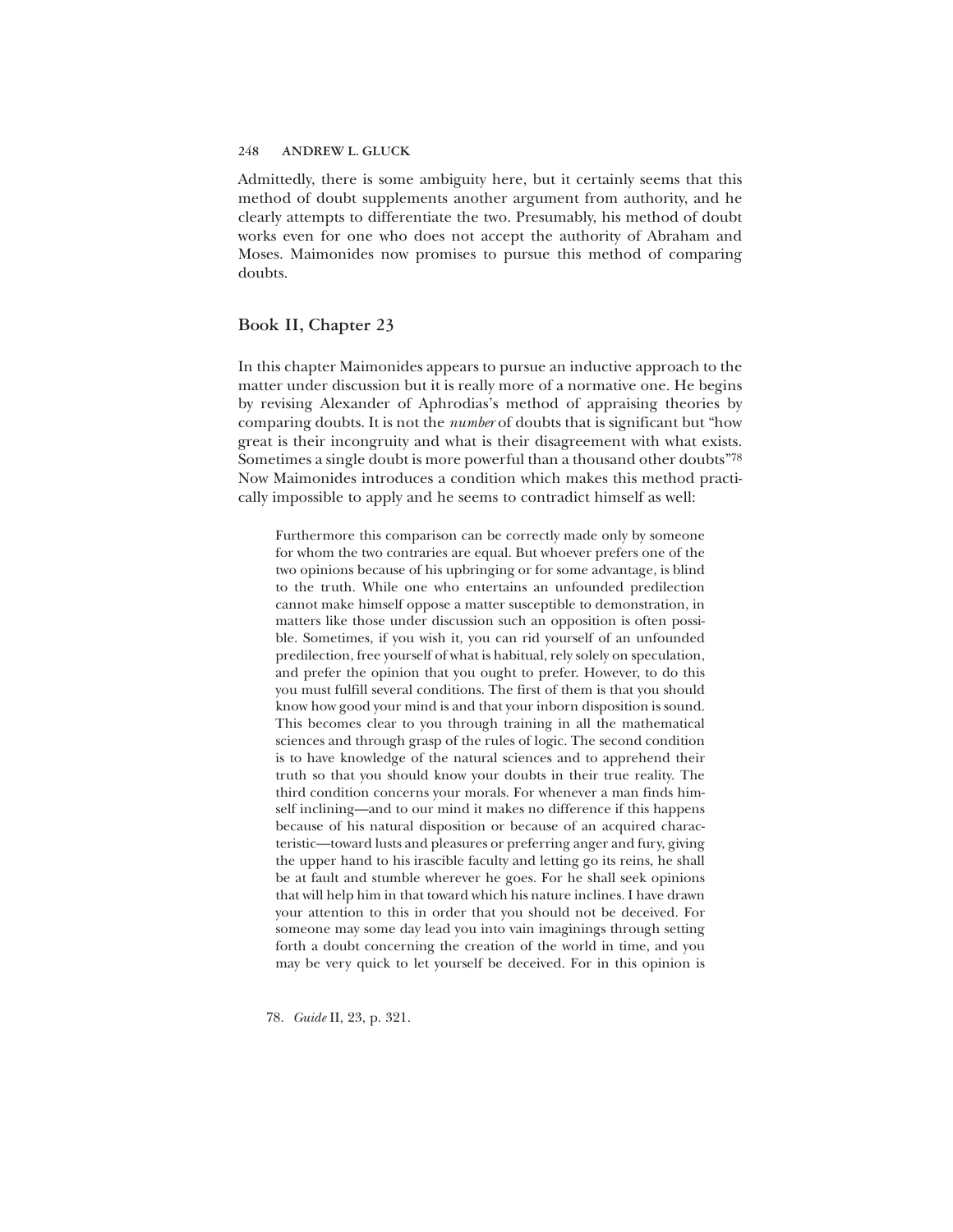#### **MAIMONIDES' ARGUMENTS FOR CREATION 249**

contained the destruction of the foundation of the Law and a presumptuous assertion with regard to the deity.79

It should be apparent that few, if any, religious believers can be truly indifferent between an opinion which confirms their faith and one which is inconsistent with it. Maimonides is concerned about people being led astray by their moral weaknesses—and so he should as a moralist. But as a philosopher, in consonance with what he has himself stated, he should also be concerned about a person being led away from the truth by loyalty or irrational attachment to religious dogma yet he does not seem so concerned about the latter.80 In fact, he abandons the method of comparing doubts altogether when he warns: "Do not turn away from the opinion according to which the world is new, except because of a demonstration."81 Maimonides now clearly recognizes that he has gone beyond a rational critique of Aristotelian arguments and asks the reader not to criticize him for engaging in rhetoric because Aristotle also engaged in rhetoric to support his opinion. Quoting the Talmud, he argues:

In such cases it may truly be said: *Shall not our perfect Torah be* [*worth as much*] *as their frivolous talk?* If he<sup>82</sup> refers in support of his opinion to the ravings of the Sabians, how can we but refer in support of our opinion to the words of *Moses* and *Abraham* and to everything that follows therefrom?83

## **Book II, Chapter 24**

The point of this chapter is to reiterate that Aristotle's astronomy is faulty and not as good as Ptolemaic astronomy but his physics is "in accordance with reasoning." But this is not surprising since: "*The heavens are the heavens of the Lord, but the earth hath he given to the sons of man.*"84 The end result: skepticism regarding things far away which are alleviated by blind faith.

And to fatigue the minds with notions that cannot be grasped by them and for the grasp of which they have no instrument, is a defect in one's inborn disposition or some sort of temptation. Let us then stop at a point that is within our capacity, and let us give over the things that cannot be grasped by reasoning to him who was reached by the mighty divine

79. *Guide* II, 24 and 23, p. 321.

80. It is problems like this that may have led Leo Strauss to assert that the *Guide* is not a philosophical work at all but in the very Kalām tradition which Maimonides purported to oppose. I am not completely in agreement with that position and in fact in other contexts Maimonides admits that sacred texts can lead people away from the truth. See *Guide* I, 31.

81. *Guide* II, 23, p. 322.

- 82. He refers to Aristotle here.
- 83. *Guide* II, 23, p. 322.
- 84. Psalm 115:16.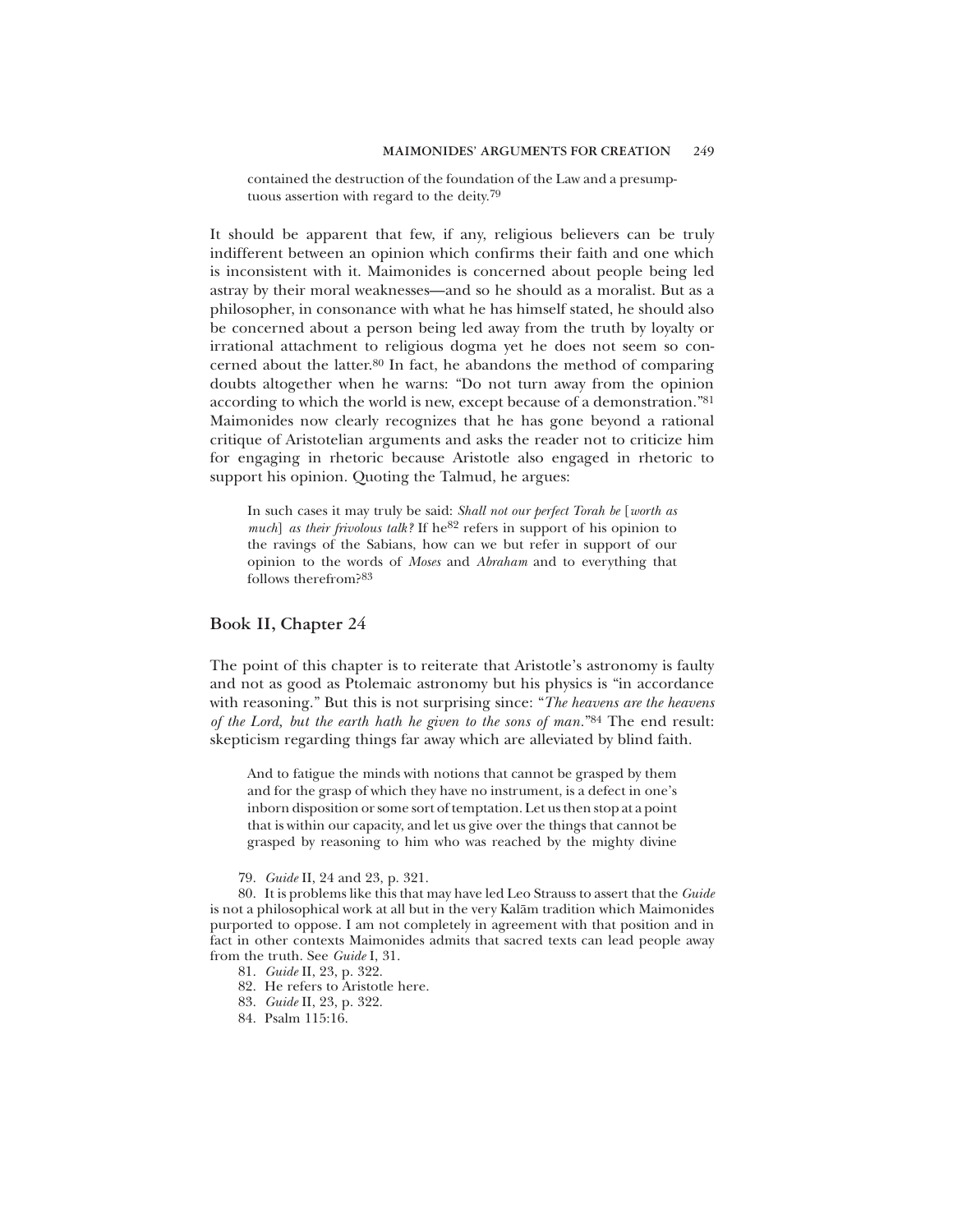overflow so that it could be fittingly said of him: *With him do I speak mouth to mouth.* That is the end of what I have to say about this question.85

## **Book II, Chapter 25**

It is in this chapter that Maimonides gives his real seasons for rejecting the eternity of the world and for adhering to the doctrine of creation. It is not because of the literal meaning of the *Torah.* Though the Bible is authoritative, it can always be interpreted allegorically when it conflicts with reason as when it refers to God as being corporeal. There are two reasons for his decision. First, eternity has not been demonstrated, nor has creation been disproved by demonstration. Second, unlike the belief in the incorporeality of God, belief in eternity of the universe really undermines the *Torah.* This is a subtle distinction. He admits that in the minds of the ignorant anything that goes against its literal meaning undermines the *Torah* but the eternity thesis undermines it in a more fundamental way. It undermines the very *possibility* of revelation.

# **X. AN EXPANDED SCHEMATIZATION OF MAIMONIDES' ARGUMENT**

We have seen that the basic argument, while logically valid, can be attacked in terms of its premises. Hence, an expanded argument is needed such as the following that would work equally well for either creation *ex nihilo* or a Platonic creation out of pre-existing matter:

> If revelation is a fact, God did something quite novel in the world; this is consistent with creation but inconsistent with an eternal universe where nothing essentially novel occurs.

> Aside from creation and eternity there are no other tenable explanations for the existence of the universe.

> We, heretofore, have believed in revelation as a fact as well as its teaching regarding creation.

> The eternity of the universe has not been logically proved nor has creation been disproved.

> Therefore, we have no reason to revise our belief in revelation and creation and the Aristotelian theory of the eternity of the universe is rejected.86

85. *Guide* II, 24, p. 327.

86. It should be noted that the "Aristotle" who was applauded or attacked by medieval scholars was usually a Neoplatonized Aristotle as seen through the eyes of Avicenna or al Farabi.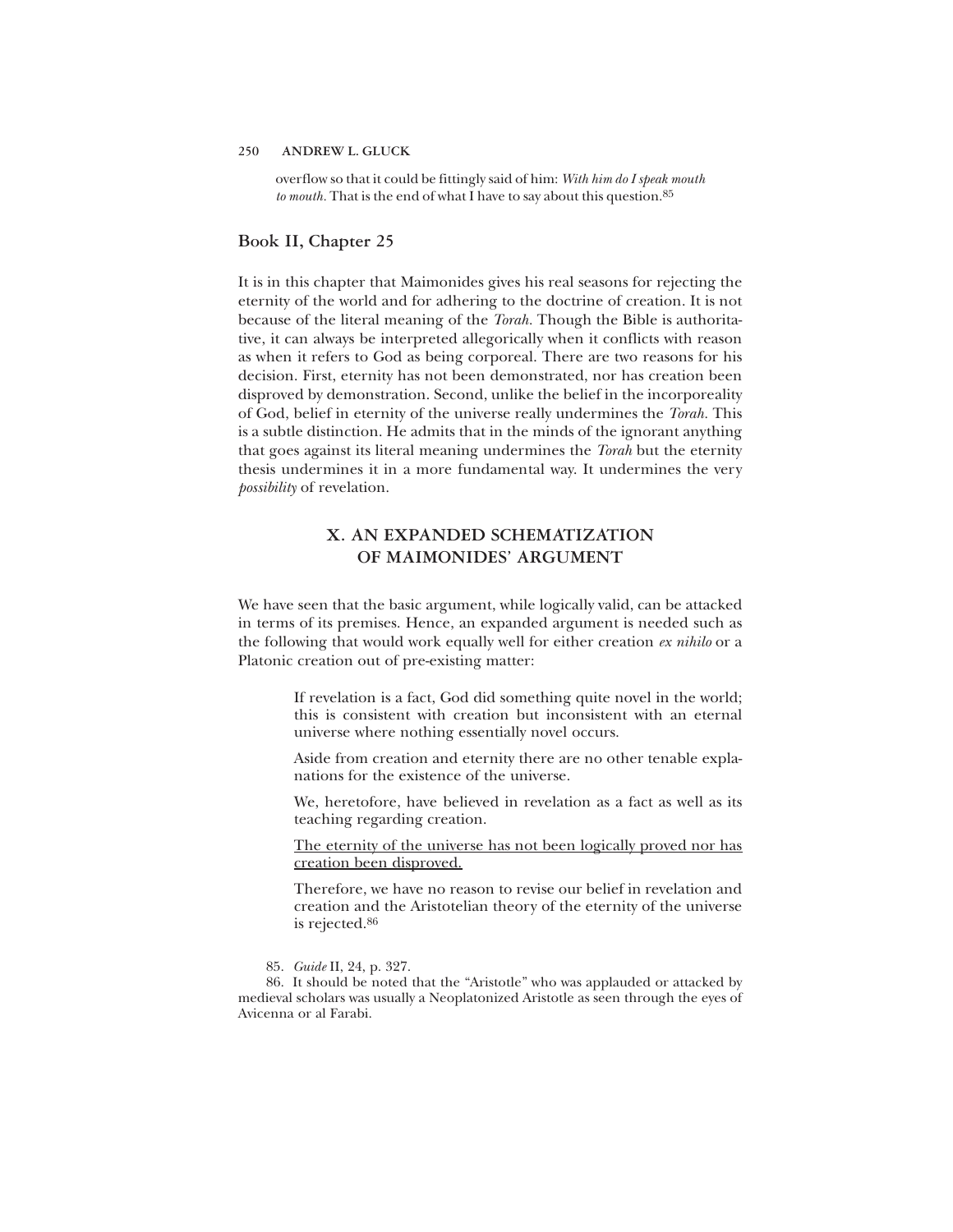This is a much more complex argument than the original one. It revolves around Maimonides' prescription to first accept creation on authority and then try to prove/disprove it (if you cannot disprove a perfectly useful belief, continue to believe it). Revelation as a fact no longer implies creation but is merely consistent with it and inconsistent with eternity. Maimonides' argument could be attacked because premises two and three seem arbitrary but they give him additional options. He can argue that his support for creation is not dependent upon a literal reading of the *Torah* because disregarding the content altogether the mere fact of revelation implies creation as an explanation (as long as there are no other tenable alternatives). And if there turns out to be a tenable alternative, he could fall back upon the content of revelation which, indeed, teaches that God created the universe.<sup>87</sup> The argument is in the mode of conjecturing solutions to problems where the answers cannot be logically demonstrated and then testing their logical consequences. As long as the logical consequences of a useful theory are not shown to be false, the theory stands; how one arrived at it is irrelevant. The belief in revelation has been a useful one and it entails rejection of Aristotle's eternity thesis. We have no other compelling reason to accept the Aristotelian thesis and there are no other viable options, so we retain our belief in creation.

What is the status of this argument? It does not disprove the eternity thesis. Even if we *could* disprove eternity, it does not prove that revelation (or creation) is a fact but rests on the fact of revelation. That is not to say that if revelation were disproved creation would be impossible but the argument is only logically valid if one accepts revelation. What he is saying in the *Guide* can be paraphrased as follows. I give many persuasive but non-demonstrative arguments in favor of creation and opposed to eternity. But if one *believes* in revelation one is obliged by logic to reject eternity and believe in creation unless creation demonstrated to be false.

# **XI. CONSONANCE WITH MAIMONIDES' OTHER WRITINGS**

We discussed Maimonides' concept of "foundation of the *Torah.*" Although it refers to an important ingredient, it is not a dogma that is essential to the practice of Judaism.88

87. Can one really differentiate between the content of revelation and the fact of revelation? Perhaps to the believer revelation is utterly unique and can't be included in any general conceptual scheme. This was noted by Karl Jaspers in *Philosophical Faith and Revelation* (New York: Harper Row, 1967). That seems to be a psychological tendency and explains the intolerance of religions based on a claimed revelation. Each one insists on only one authoritative revelation.

88. The Arabic word is *qaw*a 'id al sharī 'a, which Kafih translates into Hebrew as *yesodot ha torah.* According to Professor Toledano it means "groundworks,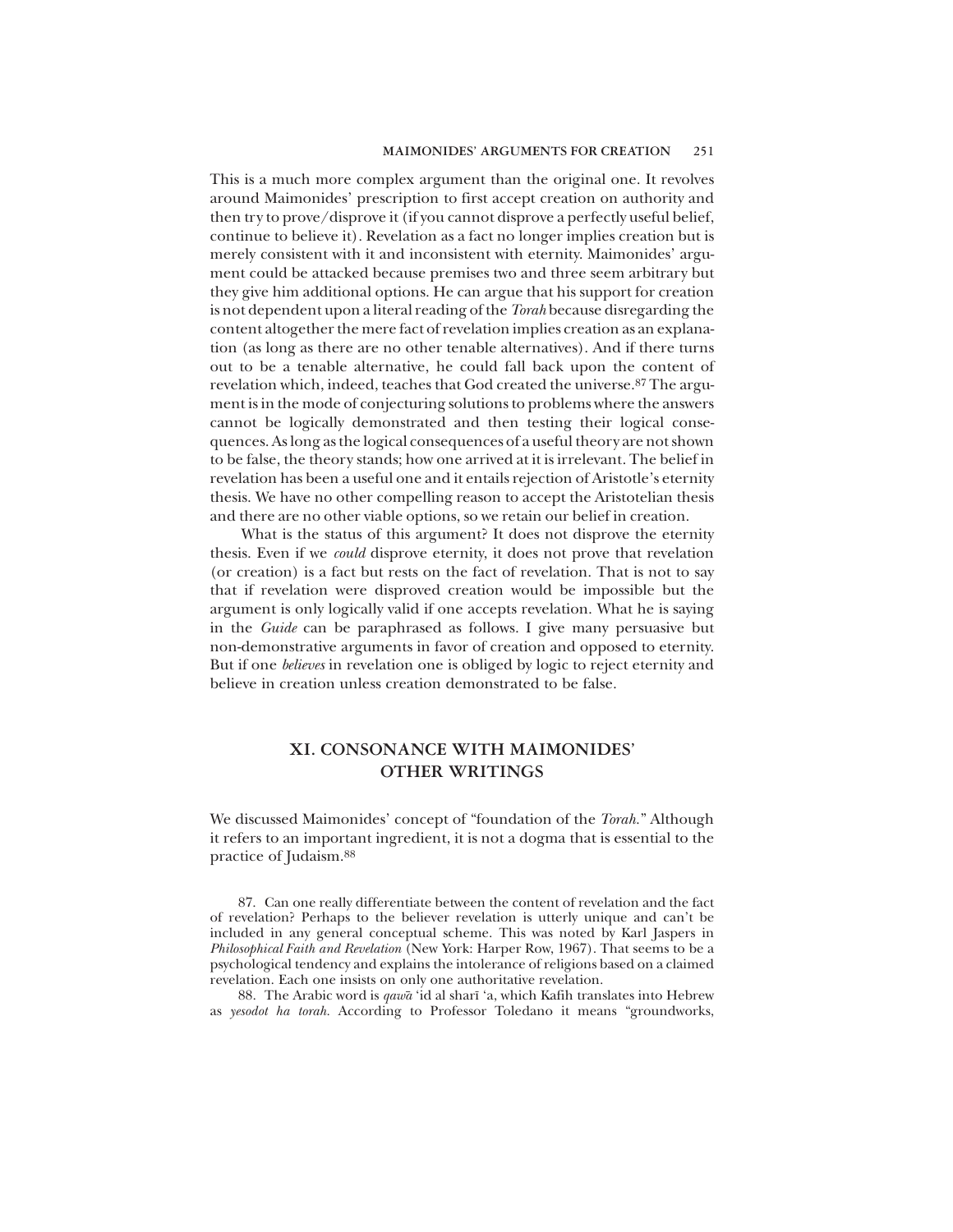Belief in creation was not among Maimonides' original thirteen essential principles or dogmas of Judaism listed in the commentary on *Helek.* Late in his life, after he wrote the *Guide,* he does seem to have included creation as a part of the fourth principle.89 Many explanations have been adduced for this but there is one which is consistent with our interpretation. With any theory or model one must distinguish between beliefs which constitute the essential body of that model and those which are logical inferences. One must believe the former in order to truly accept the model but the latter must only be accepted once their logical inference from the theory has been established. Prior to the groundbreaking work of Maimonides, creation and eternity were irrelevant to the essence of Judaism since Genesis can be interpreted allegorically. But once it was established that belief in eternity destroys the Law things change radically. Convinced that his argument for creation in the *Guide* was logically valid and seeing the danger of the eternity thesis, Maimonides took it upon himself to redefine Judaism.90 This may not be the only time that he did so but in this case he seems to have redefined his own initial definition.<sup>91</sup>

### **XII. SUMMARY**

Maimonides gives three types of arguments for creation and against eternity of the universe:

- (A) Arguments from authority
- (B) Quasi-empirical argument
- (C) Argument from consistency of belief

The argument from authority becomes superfluous once the effective argument is understood. The quasi-empirical arguments are inconsistent with his views and inconclusive at best. All that remains is an argument from

foundations, fundaments, bases." In referring to the fundamentals of the *Torah* Maimonides uses either the terms *qaw*a 'id (singular *qa 'ida*) or *asl*. They refer to a broad range of fundamental beliefs and are not restricted to the thirteen principles or dogmas enunciated in *Perek Helek.*

<sup>89.</sup> The manuscript is to be found in Oxford University Library (MS Pococke 295; Neubauer no. 301). Its authenticity has been disputed, but it was published by Solomon Sassoon in his *Maimonides Commentarius in Mischam* (Copenhagen: Ejnar Munksgaan 1961), ii, plate 301. Its authenticity was attested to by Rabbi Sassoon, Rabbi Kafih, and Shlomo Pines. Isaac Sassoon, the son of Solomon Sassoon, in a recent conversation stated that he is still convinced of its authenticity.

<sup>90.</sup> I am not referring to the *Guide* but to the just cited revision of his thirteen principles.

<sup>91.</sup> For an excellent discussion see Kellner, *Dogma in Medieval Jewish Thought.*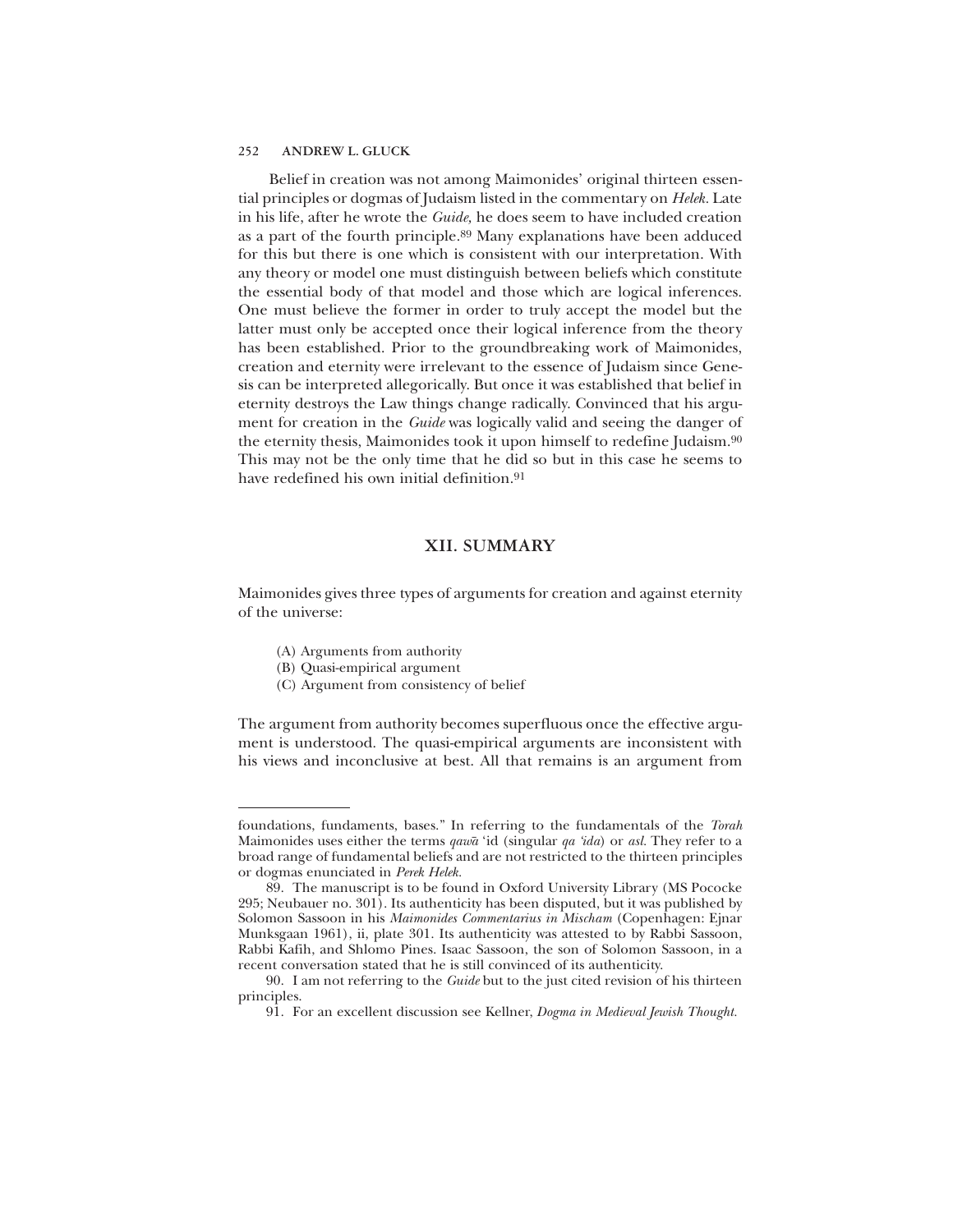consistency of belief. Eternity, inconsistent with the concept of revelation, is therefore rejected. While eternity is rejected and creation accepted, the kind of creation accepted is an esoteric one which has little to do with the literal meaning of the Biblical text. The argument is rational but the premises are neither self-evident nor rationally justified.

### **XIII. CONCLUSION**

What I have described as Maimonides' argument may seem an unusual explanation of the writings of a twelfth-century dogmatist.92 My assumptions are that he was well acquainted and enamored with logic, held strongly to most traditional beliefs, but had esoteric views as well.

There is something disturbing about the argument. It proceeds from belief to belief, not from facts to belief, and it appears subjective. If revelation were a generally agreed upon belief (as in the Middle Ages) and no alternatives to creation and eternity were plausible, then his argument would indeed come close to being demonstrative. Revelation, however, is no longer conventional wisdom but the object of specific religious faiths and his argument may not mean much to those who do not already believe in it. The argument, however, can be shared by a number of religious communities and Maimonides acknowledged that belief in creation was shared by Judaism, Christianity, and Islam despite their differences on many other issues.93

Maimonides argued against essential knowledge of God. Likewise, modern science, which reveals much *about* matter, leaves us perplexed regarding its essential nature. As we become less certain regarding the nature of physical reality, conflict between science and religion moves to the human reality. As Thomas Aquinas states: "For errors about creatures sometimes lead one astray from the truth of faith, so far as the errors are inconsistent with true knowledge of God."94 Materialism in regard to human nature, for example, conflicts with religion and leads to moral relativism. Like the eternity thesis, it "destroys the Law in its principle, necessarily

92. This is not meant in a pejorative sense but as a description of a person who pioneered the formulation of dogma in Judaism. See Kellner, *Dogma in Medieval Jewish Thought.*

93. The *kind* of creator, like the *kind* of creation that is believed in by the three monotheistic faiths, requires a belief in revelation. Unlike some creation myths, the Biblical God is the Lord of nature and creator of matter who cares about humankind and expresses that caring by an act of revelation. As Burrell states: "Affirming creation required faith in a revelation, and revelation presupposed one revealing." See D. B. Burrell, *Aquinas' Debt to Maimonides, A Straight Path: Studies in Medieval Philosophy and Culture: Essays in Honor of Arthur Hyman,* ed. Ruth Link-Salinger (Washington, D.C.: Catholic University of America Press, 1988), p. 41.

94. Thomas Aquinas, *Summa Contra Gentiles Book Two: Creation,* trans. J. F. Anderson (Notre Dame: Ind. Notre Dame Press, 1975), p. 32.